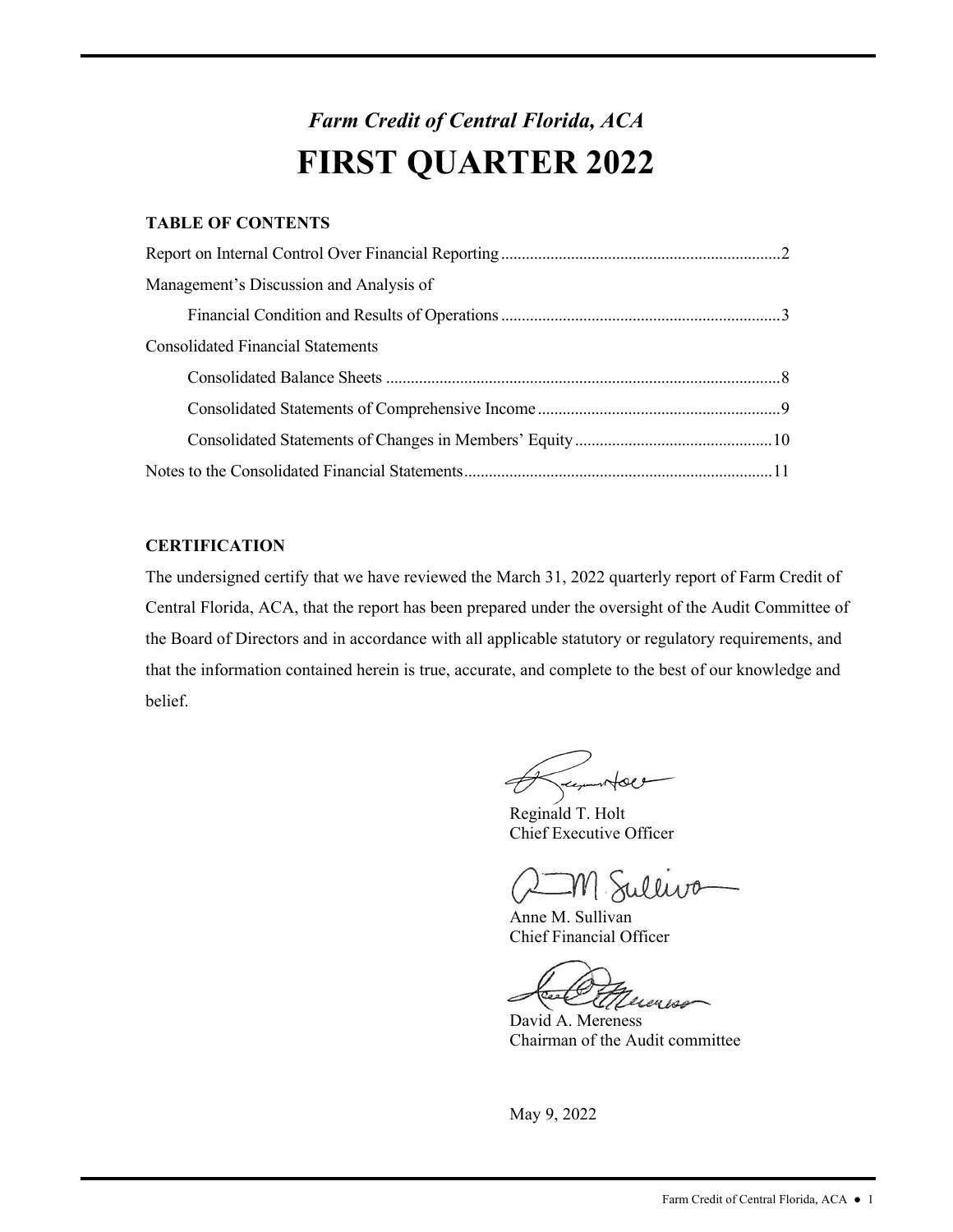# *Farm Credit of Central Florida, ACA*  **Report on Internal Control Over Financial Reporting**

The Association's principal executives and principal financial officers, or persons performing similar functions, are responsible for establishing and maintaining adequate internal control over financial reporting for the Association's Consolidated Financial Statements. For purposes of this report, "internal control over financial reporting" is defined as a process designed by, or under the supervision of the Association's principal executives and principal financial officers, or persons performing similar functions, and effected by its Board of Directors, management and other personnel. This process provides reasonable assurance regarding the reliability of financial reporting information and the preparation of the Consolidated Financial Statements for external purposes in accordance with accounting principles generally accepted in the United States of America.

Internal control over financial reporting includes those policies and procedures that: (1) pertain to the maintenance of records that in reasonable detail accurately and fairly reflect the transactions and dispositions of the assets of the Association, (2) provide reasonable assurance that transactions are recorded as necessary to permit preparation of financial information in accordance with accounting principles generally accepted in the United States of America, and that receipts and expenditures are being made only in accordance with authorizations of management and directors of the Association, and (3) provide reasonable assurance regarding prevention or timely detection of unauthorized acquisition, use or disposition of the Association's assets that could have a material effect on its Consolidated Financial Statements.

The Association's management has completed an assessment of the effectiveness of internal control over financial reporting as of March 31, 2022. In making the assessment, management used the framework in *Internal Control — Integrated Framework (2013)*, promulgated by the Committee of Sponsoring Organizations of the Treadway Commission, commonly referred to as the "COSO" criteria.

 Association's management determined that there were no Based on the assessment performed, the Association's management concluded that as of March 31, 2022, the internal control over financial reporting was effective based upon the COSO criteria. Additionally, based on this assessment, the material weaknesses in the internal control over financial reporting as of March 31, 2022.

Reginald T. Holt Chief Executive Officer

n Sulliva

Anne M. Sullivan Chief Financial Officer

May 9, 2022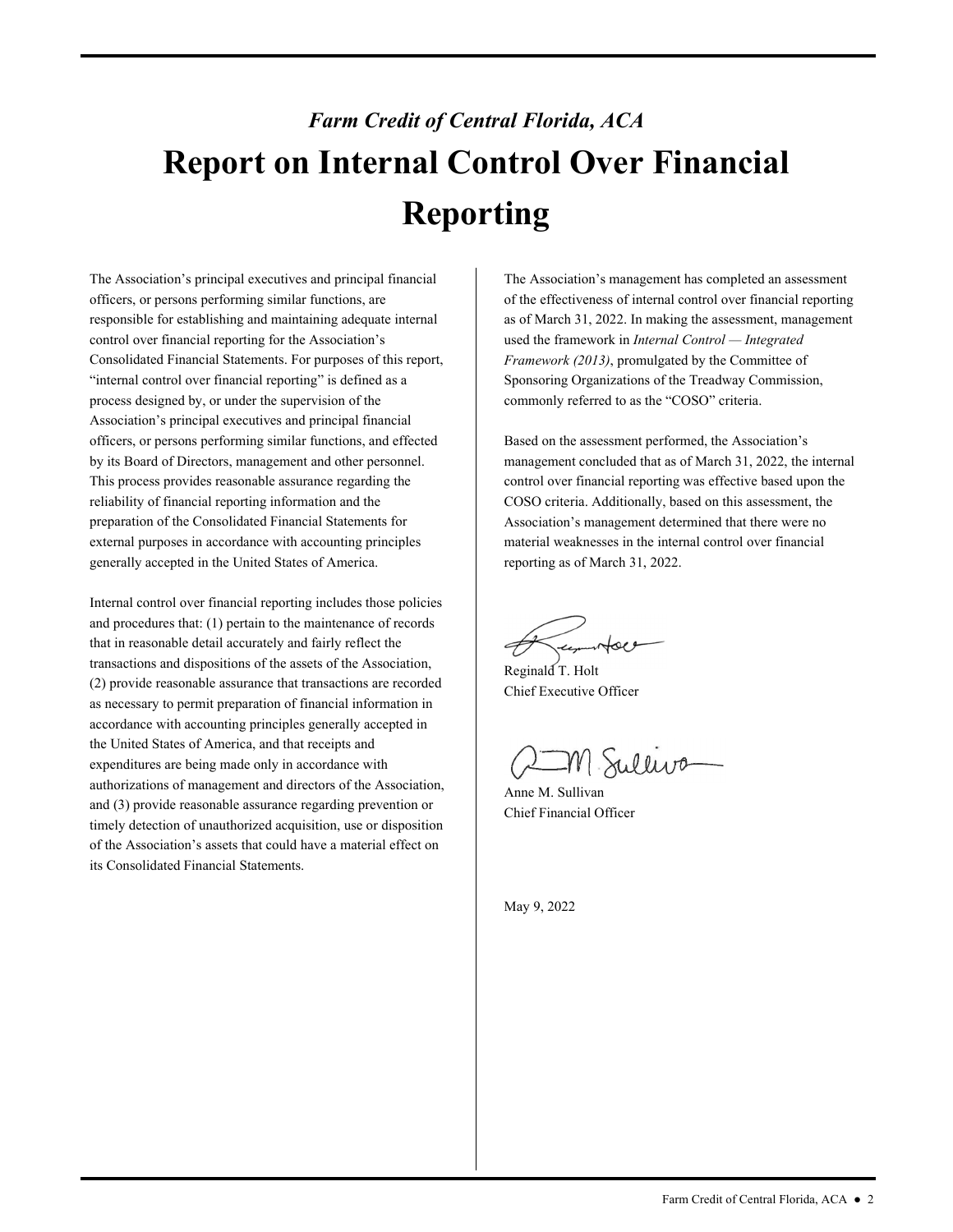# *Farm Credit of Central Florida, ACA*  **Management's Discussion and Analysis of Financial Condition and Results of Operations**

### *(dollars in thousands)*

The following commentary reviews the financial condition and results of operations of Farm Credit of Central Florida, ACA, (Association) for the period ended March 31, 2022. These comments should be read in conjunction with the accompanying financial statements, notes to the financial statements and the 2021 Annual Report of the Association. The accompanying consolidated financial statements were prepared under the oversight of the Audit Committee of the Board of Directors.

## **LOAN PORTFOLIO**

 horticulture, fruits/vegetables, citrus, and cattle. Farm size The Association provides funds to farmers, rural homeowners and farm-related businesses for financing of short and intermediate-term loans and long-term real estate mortgage loans. The Association's loan portfolio is diversified over a range of agricultural commodities in our region, including varies and many of the borrowers in the region have diversified farming operations. This factor, along with the numerous opportunities for non-farm income in the area, reduces the level of dependency on a given commodity.

#### *March 31, 2022 compared to December 31, 2021*

Loan volume of the Association as of March 31, 2022, was \$733,555, a decrease of \$23,852 as compared to \$757,407 at December 31, 2021. Net loans outstanding at March 31, 2022, were \$730,487 as compared to \$754,340 at December 31, 2021. The short-term portfolio, which is heavily influenced by operating loans, normally reaches a peak balance between October and December and declines between January and June as strawberry and other winter vegetable growers pay down their loans using proceeds from the sale of their crops. The result of this normal seasonal lending activity typically causes net loan volume to decrease on revolving credit lines.

The Association has investment securities that are classified as held to maturity in the amount of \$2,415 at March 31, 2022, as compared to \$2,748 at December 31, 2021. Net loans and investment securities accounted for 97.02 percent of total assets at March 31, 2022, as compared to 95.82 percent of total assets at December 31, 2021.

The Association's total servicing portfolio has increased to \$1,248,690 as compared to \$1,202,853 at December 31, 2021,

due to new money closings exceeding run-off and liquidations during the year.

#### *March 31, 2022 compared to March 31, 2021*

Loan volume of the Association as of March 31, 2022, was \$733,555, an increase of \$83,519 as compared to \$650,036 at March 31, 2021. Net loans outstanding at March 31, 2022, were \$730,487 as compared to \$646,965 at March 31, 2021. The Association has investment securities that are classified as held to maturity in the amount of \$2,415 at March 31, 2022, as compared to \$3,637 at March 31, 2021. Net loans and investment securities accounted for 97.02 percent of total assets at March 31, 2022, as compared to 96.74 percent of total assets at March 31, 2021.

The Association's total servicing portfolio has increased to \$1,248,690 as compared to \$1,094,033 at March 31, 2021, due to new money closings exceeding run-off and liquidations over the past twelve months.

## **ASSET QUALITY AND LOAN LOSS RESERVES**

 Portfolio credit quality has slightly declined from year end and increased by \$58 from year-end December 31, 2021. in the blueberry industry. There is an inherent risk in the extension of any type of credit. March 31, 2021. A slight increase in substandard assets has caused the decline since December, 2021, and March, 2021. Acceptable and OAEM credit quality as a percentage of total loan portfolio was 99.09% as of March 31, 2022, compared to 99.13% at December 31, 2021 and 99.48% at March 31, 2021. Substandard credit quality was 0.91% as of March 31, 2022, compared to 0.87% at December 31, 2021 and 0.52% at March 31, 2021. The actual substandard asset volume has Nonaccrual loan volume was \$4,391 at March 31, 2022, compared to \$4,383 at December 31, 2021 and \$5,432 at March 31, 2021, an increase of \$9 and a decrease of \$1,041, respectively. The majority of the loan assets in nonaccrual are

Association management maintains an allowance for loan losses in an amount considered sufficient to absorb possible losses in the loan portfolio based on current and expected future conditions. The allowance for loan losses at March 31, 2022, was \$3,068 or 0.42% of total loans compared to \$3,067 or 0.40% of total loans at December 31, 2021, and \$3,071 or 0.47% of total loans at March 31, 2021, and is considered by management to be adequate to cover possible losses. The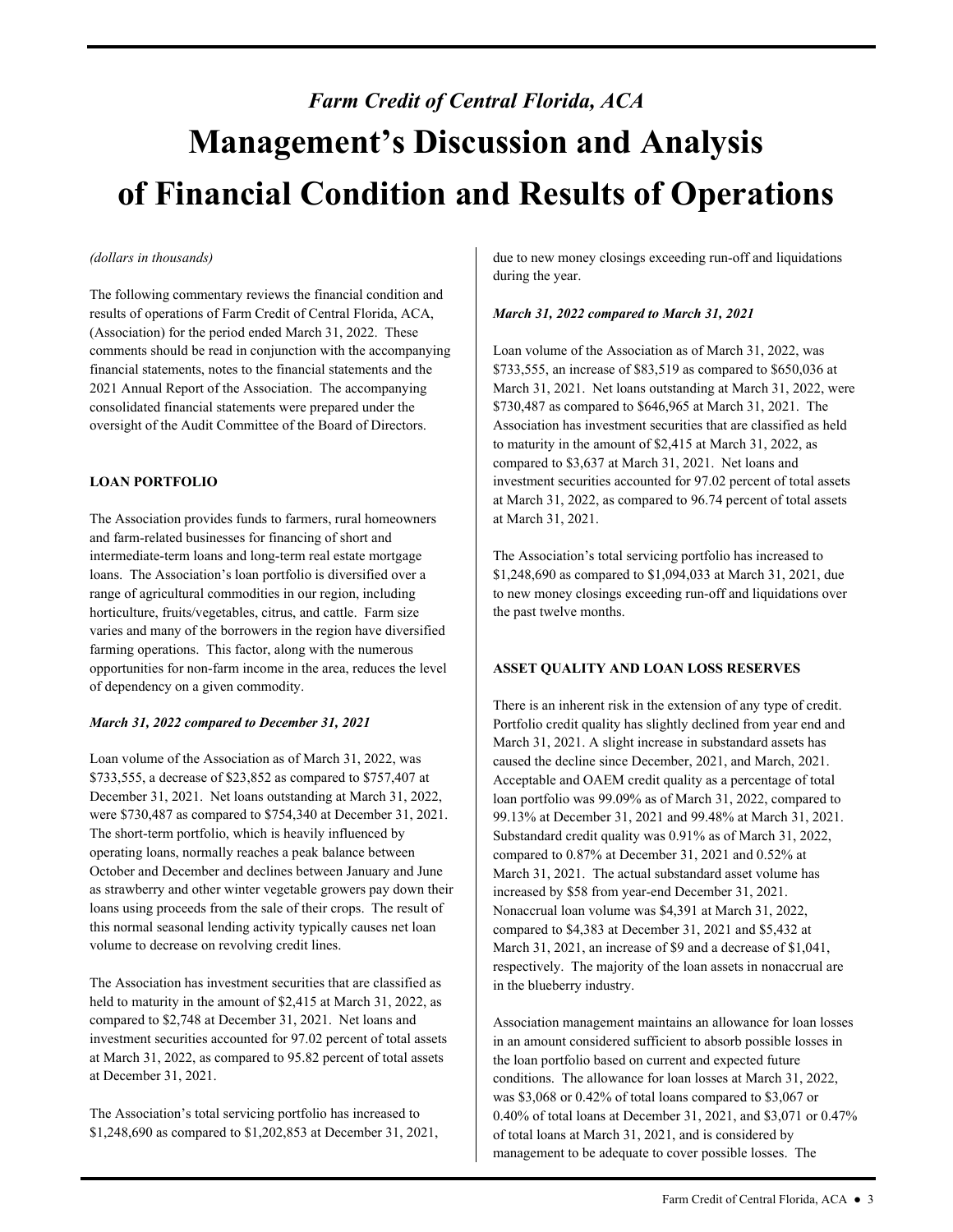allowance for loan loss is broken down between specific reserves assigned to an individual loan and general reserves which are available for the possible losses within the entire portfolio. The current allowance for loan loss at March 31, 2022, contains \$999 in specific reserves and \$2,069 in general reserves, of which \$135 is allocated to the citrus portfolio and \$1,326 is allocated to the nonfarm income and nursery portfolio. The following outlines the allowance for loan loss activity as of March 31, 2022.

| <b>Allowance for Loan Losses Activity:</b> |   | YTD 2022 |
|--------------------------------------------|---|----------|
| Balance at beginning of period             | S | 3,067    |
| Charge-offs                                |   | (1)      |
| Recoveries                                 |   | 2        |
| Provisions/(Reversals)-General             |   | (3)      |
| Provisions/(Reversals)-Specifics           |   |          |
| Balance at end of period                   |   | 3.068    |

The slight increase in allowance for loan losses compared to December 2021 was a result of a minor charge-off and recoveries in the cattle and livestock industries. Chargeoffs are funded through the allowance from previous and/or current increases in the provision for loan losses**.** 

#### **RESULTS OF OPERATIONS**

#### *For the three months ended March 31, 2022*

Net income for the three months ended March 31, 2022, totaled \$2,943, as compared to \$3,116 for the same period in 2021. The decrease of \$173 for the period is associated directly with decreased loan fees, offset by increased net interest income and increased patronage from other Farm Credit institutions.

 borrower rates. Total interest expense was \$3,314 as compared Net interest income was \$4,372 for the three months ended March 31, 2022, as compared to \$3,866 for the same period in 2021. The increase is due to higher loan volumes, offset by decreased loan spreads. Investment interest income decreased by \$12 or 70.59% to \$5 from the prior period's \$17 due to decreased investment volume. Loan interest income was \$7,681 as compared to the prior period's \$6,661. The increase of \$1,020 or 15.31% is due to higher loan volume offset by lower to the prior period's \$2,812. The increase of \$502 is due to increased volume. Net interest income for the three months ending March 31, 2022, is shown in the following table:

#### **For the three months ended March 31,**

| <b>Net Interest Income</b>    |   | 2022  |   | 2021     |   | <b>S</b> change | % change    |
|-------------------------------|---|-------|---|----------|---|-----------------|-------------|
| Investment Interest Income    | S |       | S | 17       | S | (12)            | $(70.59)\%$ |
| Loan Interest Income          |   | 7,681 |   | 6,661    |   | 1,020           | 15.31       |
| Total Interest Income         |   | 7,686 |   | 6.678    |   | 1,008           | 15.09       |
| <b>Total Interest Expense</b> |   | 3.314 |   | 2.812    |   | 502             | 17.85       |
| Net Interest Income           |   | 4.372 |   | \$ 3.866 |   | 506             | 13.09 %     |

Allowance for loan loss activity for the quarter consisted of no provision or reversal for the period compared to a \$215 reversal of provision for loan losses for the same period prior year. Provisions for loan losses for the three months ending March 31, 2022 are shown in the following table:

|                                                         | For the three months ended March 31, |          |       |   |        |                         |  |  |  |  |  |  |
|---------------------------------------------------------|--------------------------------------|----------|-------|---|--------|-------------------------|--|--|--|--|--|--|
| <b>Provisions/(Reversals) for</b><br><b>Loan Losses</b> |                                      | 2022     | 2021  |   | Change | $\frac{0}{0}$<br>change |  |  |  |  |  |  |
| <b>General Reserves</b>                                 | S                                    | $(3)$ \$ | (159) |   | 156    | $(98.11)\%$             |  |  |  |  |  |  |
| Specific Reserves                                       |                                      |          | (56)  |   | 59     | (105.36)                |  |  |  |  |  |  |
| Total Provisions/(Reversals)                            | S                                    |          | (215) | S | 215    | $(100.00)\%$            |  |  |  |  |  |  |

 2021, an increase of \$59. The increase is primarily the result of Noninterest income for the three months ended March 31, 2022, totaled \$1,905, as compared to \$1,846 for the same period of increased patronage refunds from other Farm Credit institutions, offset by decreased loan fees. During the first quarter of 2021, the Association recorded \$293 in PPP loan fees. These loan fees were nonrecurring. Noninterest income for the three months ending March 31, 2022, is shown in the following table:

|                                       | For the three months ended March 31, |             |      |        |   |       |                   |  |  |  |  |
|---------------------------------------|--------------------------------------|-------------|------|--------|---|-------|-------------------|--|--|--|--|
| <b>Noninterest Income</b>             |                                      | 2022        | 2021 |        |   |       | S change % change |  |  |  |  |
| Loan fees                             | S                                    | 104S        |      | 364 \$ |   | (260) | $(71.43)\%$       |  |  |  |  |
| Fees for financially related services |                                      | 9           |      | (3)    |   | 12    | (400.00)          |  |  |  |  |
| Patronage refunds from other          |                                      |             |      |        |   |       |                   |  |  |  |  |
| <b>Farm Credit Institutions</b>       |                                      | 1.751       |      | 1.370  |   | 381   | 27.81             |  |  |  |  |
| Gains (losses) on sales of rural      |                                      |             |      |        |   |       |                   |  |  |  |  |
| home loans, net                       |                                      | 50          |      | 32     |   | 18    | 56.25             |  |  |  |  |
| Gains (losses) on sales of premises   |                                      |             |      |        |   |       |                   |  |  |  |  |
| and equipment, net                    |                                      |             |      | 38     |   | (38)  | (100.00)          |  |  |  |  |
| Gains (losses) on other transactions  |                                      | (9)         |      | 41     |   | (50)  | (121.95)          |  |  |  |  |
| Other noninterest income              |                                      |             |      | 4      |   | (4)   | (100.00)          |  |  |  |  |
| Total noninterest income              |                                      | $$1,905$ \$ |      | 1.846  | S | 59    | 3.20%             |  |  |  |  |

 COVID pandemic. The Association had no other property the following table: Noninterest expense for the three months ended March 31, 2022, increased \$523 compared to the same period of 2021, primarily due to increased salaries and employee benefits, increased Insurance Fund premiums, and increased other operating expenses, offset by decreased gains on the sale of other properties owned. The increase in salaries and benefits is primarily due to increased headcount from 2021. Farm Credit System Insurance Corporation (FCSIC) has set the premium to 16 basis points for 2022 (the same as 2021) on adjusted insured debt outstanding with an additional 10 basis point premium on the average principal outstanding of nonaccrual loans. The increases in other operating expenses are due to increases in training, travel and advertising and public relations due to the Association returning to normal operating conditions after the owned during 2022, as compared to the sale of two properties for a \$164 gain during the first quarter of 2021. Noninterest expense for the three months ending March 31, 2022 is shown in the following table:<br>  $\label{eq:12} \text{Farm Credit of Central Florida, ACA $\bullet$ 4$}$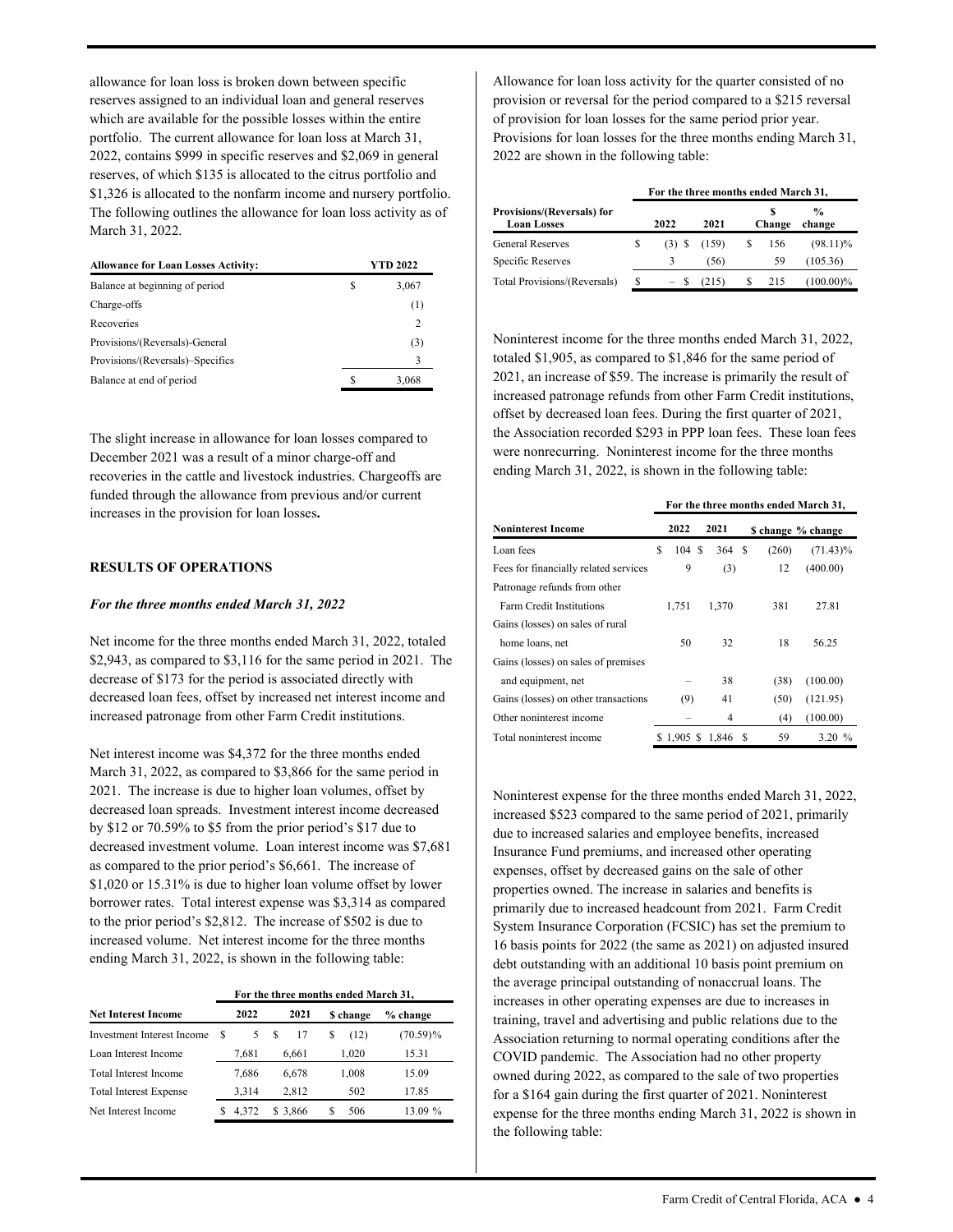|                                  |   | For the three months ended March 31, |         |   |             |                        |  |  |  |  |  |  |
|----------------------------------|---|--------------------------------------|---------|---|-------------|------------------------|--|--|--|--|--|--|
| <b>Noninterest Expense</b>       |   | 2022                                 | 2021    |   | S<br>change | $\%$<br>change         |  |  |  |  |  |  |
| Salary and employee benefits     | S | 1.965                                | \$1,790 | S | 175         | 9.78%                  |  |  |  |  |  |  |
| Occupancy and equipment          |   | 244                                  | 246     |   | (2)         | (0.81)                 |  |  |  |  |  |  |
| <b>Insurance Fund Premium</b>    |   | 244                                  | 209     |   | 35          | 16.75                  |  |  |  |  |  |  |
| Purchased services               |   | 153                                  | 134     |   | 19          | 14.18                  |  |  |  |  |  |  |
| Data processing                  |   | 52                                   | 59      |   | (7)         | (11.86)                |  |  |  |  |  |  |
| Other operating expenses         |   | 676                                  | 537     |   | 139         | 25.88                  |  |  |  |  |  |  |
| (Gains) losses on other property |   |                                      |         |   |             |                        |  |  |  |  |  |  |
| owned, net                       |   |                                      | (164)   |   | 164         | (100.00)               |  |  |  |  |  |  |
| Total noninterest expense        |   | 3.334                                | \$2,811 | S | 523         | 18.61<br>$\frac{0}{0}$ |  |  |  |  |  |  |

#### **FUNDING SOURCES**

 General Financing Agreement. The General Financing Agreement utilizes the Association's credit and fiscal The principal source of funds for the Association is the borrowing relationship established with the Bank through a performance as criteria for establishing a line of credit on which the Association may draw funds. The funds are advanced by the Bank to the Association in the form of notes payable. The notes payable are segmented into variable rate and fixed rate sections. The variable rate note is utilized by the Association to fund

The following sets forth the regulatory capital ratios:

variable rate loan advances and operating funds requirements. The fixed rate note is used specifically to fund fixed rate loan advances made by the Association. The total notes payable to the Bank at March 31, 2022, was \$601,114 as compared to \$635,922 at December 31, 2021. The decrease is attributable to paydowns on loans being greater than borrowings to fund new loans in the normal course of business.

## **CAPITAL RESOURCES**

 resulting from net income. Total capital stock and participation Total members' equity at March 31, 2022, increased to \$130,342 from the December 31, 2021, total of \$127,308. The increase is primarily attributed to the increase in unallocated surplus certificates were \$1,186 on March 31, 2022, compared to \$1,149 on December 31, 2021. This increase is attributed to the issuance of stock and participation certificates in the normal course of business.

FCA sets minimum regulatory capital requirements with a capital conservation buffer for System banks and associations. Capital adequacy is evaluated using a number of regulatory ratios.

| Ratio                   | <b>Minimum</b><br>Requirement | Capital<br>Conservation<br>Buffer* | <b>Minimum Requirement</b><br>with Capital<br><b>Conservation Buffer</b> | <b>Capital Ratios as of</b><br>March 31, 2022 |
|-------------------------|-------------------------------|------------------------------------|--------------------------------------------------------------------------|-----------------------------------------------|
| Risk-adjusted ratios:   |                               |                                    |                                                                          |                                               |
| CET1 Capital            | 4.5%                          | 2.50%                              | 7.00%                                                                    | 16.73%                                        |
| Tier 1 Capital          | $6.0\%$                       | 2.50%                              | 8.50%                                                                    | 16.73%                                        |
| Total Capital           | 8.0%                          | 2.50%                              | 10.50%                                                                   | 17.15%                                        |
| Permanent Capital Ratio | 7.0%                          | $0.0\%$                            | 7.0%                                                                     | 16.86%                                        |
| Non-risk-adjusted:      |                               |                                    |                                                                          |                                               |
| Tier 1 Leverage Ratio   | $4.0\%$                       | $1.0\%$                            | $5.0\%$                                                                  | 15.96%                                        |
| UREE Leverage Ratio     | $1.5\%$                       | $0.0\%$                            | $1.5\%$                                                                  | 13.59%                                        |

 *\* The capital conservation buffers had a 3 year phase-in period which became fully effective January 1, 2020.* 

 periods presented, the Association exceeded minimum regulatory standards for all capital ratios. If the capital ratios fall below the minimum regulatory requirements, including the buffer amounts, capital distributions (equity redemptions, dividends, and patronage) and discretionary senior executive bonuses are restricted or prohibited without prior FCA approval. For all

## **REGULATORY MATTERS**

On April 14, 2022, the FCA approved a final rule that amends certain regulations to address changes in accounting principles generally accepted in the United States. Such changes reflect the Current Expected Credit Losses (CECL) methodology that will replace the incurred loss methodology upon adoption. Credit loss allowances related to loans, lessor's net investments in leases, and held-to-maturity debt securities would be included in a System institution's Tier 2 capital up to 1.25 percent of the System institution's total risk weighted assets. Credit loss allowances for available-for-sale debt securities and purchased credit impaired assets would not be eligible for inclusion in a System institution's Tier 2 capital. The regulation does not include a transition phase-in period for the CECL day 1 cumulative effect adjustment to retained earnings on a

System institution's regulatory capital ratios. In addition, the regulation does not include an exclusion for the CECL day 1 cumulative effective adjustment from the "safe harbor" deemed prior approval provision. The final rule is effective on January 1, 2023.

On August 26, 2021, the FCA issued a proposed rule to revise its regulatory capital requirements to define and establish riskweightings for High Volatility Commercial Real Estate (HVCRE) by assigning a 150 percent risk-weighting to such exposures, instead of the current 100 percent. The proposed rule would ensure that the FCA's rule remains comparable with the capital rule of other federal banking regulatory agencies and recognizes the increased risk posed by HVCRE exposures. The public comment period ended on January 24, 2022.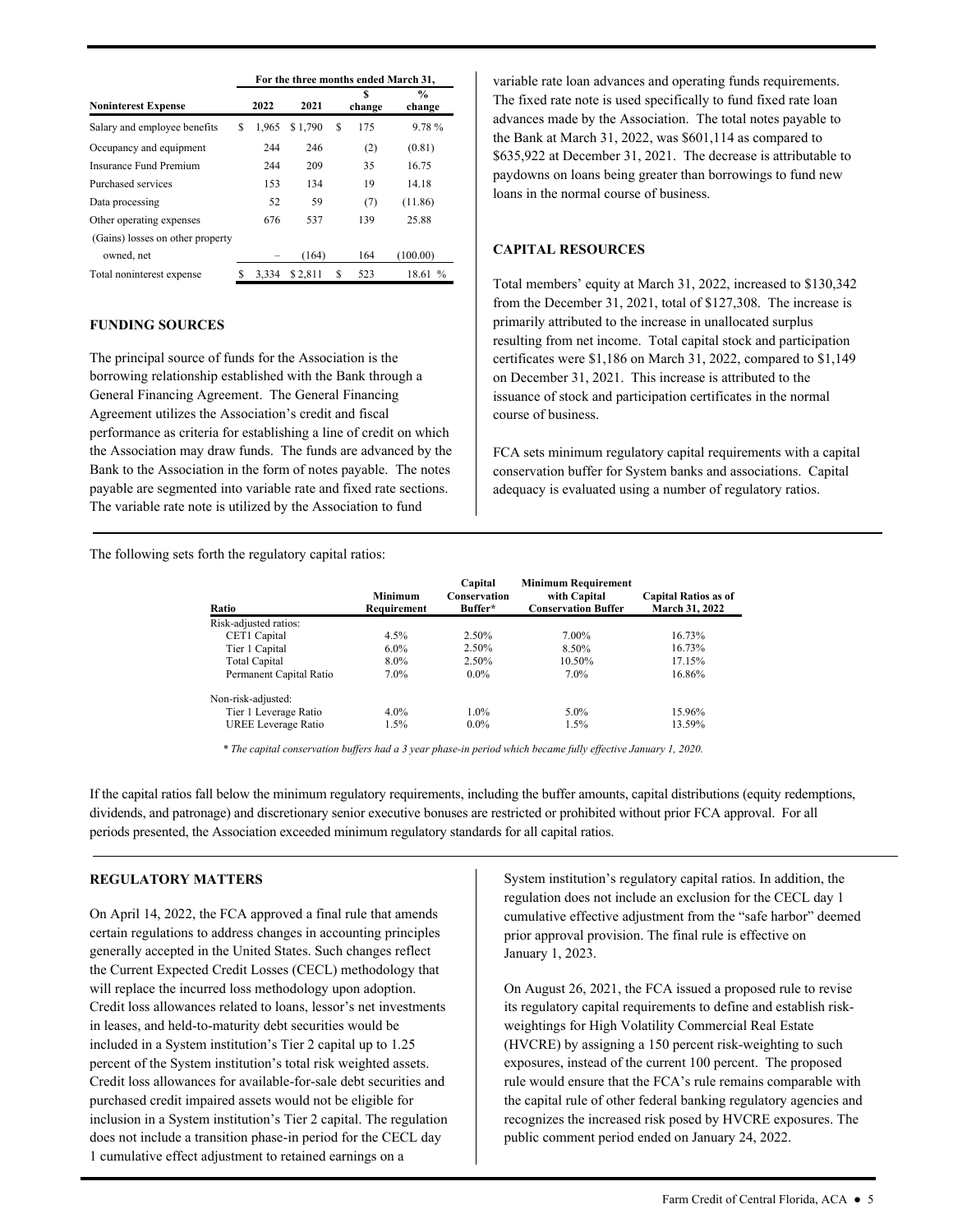#### **FUTURE OF LIBOR**

In 2017, the United Kingdom's Financial Conduct Authority (UK FCA), which regulates LIBOR, announced its intention to stop persuading or compelling the group of major banks that sustains LIBOR to submit rate quotations after 2021.

On March 5, 2021, ICE Benchmark Administration (IBA) (the entity that is responsible for calculating LIBOR) announced its intention to cease the publication of the one-week and twomonth US dollar LIBOR settings immediately following the LIBOR publication on December 31, 2021, and the remaining US dollar LIBOR settings immediately following the LIBOR publication on June 30, 2023. On the same day, the UK FCA announced that the IBA had notified the UK FCA of its intent, among other things, to cease providing certain US dollar LIBOR settings as of June 30, 2023. In its announcement, the UK FCA confirmed that all 35 LIBOR tenors (including with respect to US dollar LIBOR) will be discontinued or declared nonrepresentative as of either: (a) immediately after December 31, 2021 or (b) immediately after June 30, 2023.

The Association has exposure to LIBOR arising from loans made to customers, Systemwide Debt Securities issued by the Funding Corporation on the Bank's behalf, and preferred stock issued by the Bank. Alternative reference rates that replace LIBOR may not yield the same or similar economic results over the lives of the financial instruments, which could adversely affect the value of, and return on, instruments held.

 The guidelines direct each System institution to develop a implement alternative reference rates. The FCA has issued guidelines with similar guidance as the U.S. prudential regulators but applicable for System institutions to follow as they prepare for the expected phase-out of LIBOR. LIBOR transition plan designed to provide an orderly roadmap of actions that will reduce LIBOR exposure, stop the inflow of new LIBOR volume, and adjust operating processes to

 loans and investments are deemed new contracts; limited On December 8, 2021, the FCA issued another informational memorandum to provide additional guidance to Farm Credit System institutions on their transition away from LIBOR. The guidance encourages Farm Credit System institutions to stop entering into new contracts that reference LIBOR as soon as practicable and in any event no later than December 31, 2021. Entering into new LIBOR-referenced contracts after that date would present safety and soundness risk. The guidance also provides clarity on what the FCA considers a new LIBORindexed contract; whether purchases of legacy LIBOR-indexed exceptions for entering into new LIBOR contracts that reduce or hedge risk in legacy LIBOR contracts; and the due diligence and other procedures required before using other benchmark/reference rate alternatives to LIBOR (beyond SOFR), including credit-sensitive alternative rates.

 transition, including, but not limited to, financial, market, The Association has implemented a LIBOR transition plan and continues to analyze potential risks associated with the LIBOR accounting, operational, legal, tax, reputational, and compliance risks.

On July 26, 2021, the Alternative Reference Rates Committee (ARRC) announced it will recommend the CME Group's forward-looking SOFR term rates. The ARRC's formal recommendation of SOFR term rates is a major milestone and is expected to increase the volume of transactions quoted in SOFR, supporting the implementation of the transition away from LIBOR.

 LIBOR and the regulator expectation that new or updated On October 20, 2021, the U.S. prudential regulators issued a joint statement emphasizing the expectation that supervised institutions with LIBOR exposure continue to progress toward an orderly transition away from LIBOR, reiterating that supervised institutions should, with limited exceptions, cease entering into new contracts that use US dollar LIBOR as a reference rate as soon as practicable, but no later than December 31, 2021. They further stated that entering into new contracts, including derivatives, after that date would create safety and soundness risks. The joint statement clarified that entering into such new contracts would include an agreement that (1) creates additional LIBOR disclosure or (2) extends the term of an existing LIBOR contract, but that a draw on an existing agreement that is legally enforceable, e.g., a committed credit facility, would not be a new contract. The joint statement also provided considerations when assessing the appropriateness of alternative reference rates used in lieu of LIBOR contracts include strong and clearly defined fallback rates for when the initial reference rate is discontinued.

The following is a summary of outstanding variable-rate financial instruments tied to LIBOR at March 31, 2022:

| (dollars in millions)        |   | Due in<br>2022 |   | <b>Due in 2023</b><br>on or Before<br>6/30 |   | Due after<br><b>June 30.</b><br>2023 |   | Total  |
|------------------------------|---|----------------|---|--------------------------------------------|---|--------------------------------------|---|--------|
| Loans                        |   | 6.354          | S | 3,105                                      | S | 83,889                               | S | 93,348 |
| <b>Total Assets</b>          | S | 6.354          | S | 3.105                                      | S | 83.889                               | S | 93,348 |
| Note Payable to AgFirst Farm |   |                |   |                                            |   |                                      |   |        |
| Credit Bank                  | S | 5.163          | S | 2,523                                      | S | 68,170                               | S | 75,856 |
| <b>Total Liabilities</b>     | S | 5,163          | S | 2.523                                      | S | 68.170                               | S | 75.856 |

The LIBOR transition plan includes implementing fallback language into variable-rate financial instruments maturing after December 31, 2021 which provides the ability to move these instruments to another index if the LIBOR market is no longer viable. At December 31, 2021, 100.00 percent of loans maturing after June 30, 2023 contain fallback language**.**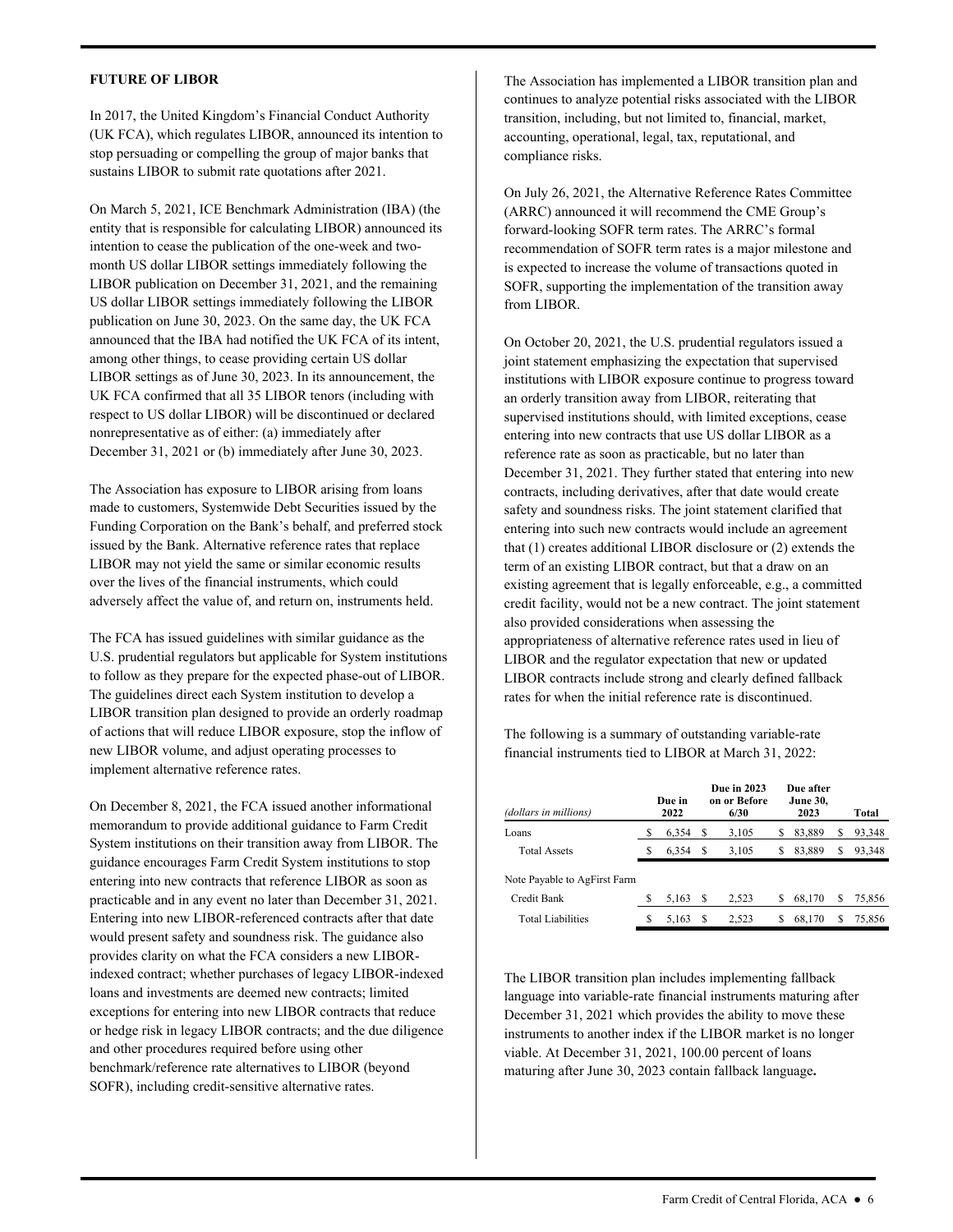### **RECENTLY ISSUED ACCOUNTING PRONOUNCEMENTS**

Please refer to Note 1, *Organization, Significant Accounting Policies, and Recently Issued Accounting Pronouncements*, in the Notes to the Financial Statements, and the 2021 Annual Report to Shareholders for recently issued accounting pronouncements. Additional information is provided in the table below.

The following ASU was issued by the Financial Accounting Standards Board (FASB):

| <b>Summary of Guidance</b>                                                                                                                                                                                                                                                                                                                                                                                                                                                                                                                                                                                                                                                                                                                                                                                                                                                                                                                                                                                                                                                                     | <b>Adoption and Potential Financial Statement Impact</b>                                                                                                                                                                                                                                                                                                                                                                                                                                                                                                                                                                                                                                                                                                                                                                                                                                                                                                                                                                                                                                                                                   |
|------------------------------------------------------------------------------------------------------------------------------------------------------------------------------------------------------------------------------------------------------------------------------------------------------------------------------------------------------------------------------------------------------------------------------------------------------------------------------------------------------------------------------------------------------------------------------------------------------------------------------------------------------------------------------------------------------------------------------------------------------------------------------------------------------------------------------------------------------------------------------------------------------------------------------------------------------------------------------------------------------------------------------------------------------------------------------------------------|--------------------------------------------------------------------------------------------------------------------------------------------------------------------------------------------------------------------------------------------------------------------------------------------------------------------------------------------------------------------------------------------------------------------------------------------------------------------------------------------------------------------------------------------------------------------------------------------------------------------------------------------------------------------------------------------------------------------------------------------------------------------------------------------------------------------------------------------------------------------------------------------------------------------------------------------------------------------------------------------------------------------------------------------------------------------------------------------------------------------------------------------|
|                                                                                                                                                                                                                                                                                                                                                                                                                                                                                                                                                                                                                                                                                                                                                                                                                                                                                                                                                                                                                                                                                                | ASU 2016-13 – Financial Instruments – Credit Losses (Topic 326): Measurement of Credit Losses on Financial Instruments                                                                                                                                                                                                                                                                                                                                                                                                                                                                                                                                                                                                                                                                                                                                                                                                                                                                                                                                                                                                                     |
| Replaces multiple existing impairment standards by establishing a single<br>framework for financial assets to reflect management's estimate of current<br>expected credit losses (CECL) over the entire remaining life of the<br>financial assets.<br>Changes the present incurred loss impairment guidance for loans to an<br>expected loss model.<br>Modifies the other-than-temporary impairment model for debt securities to<br>require an allowance for credit impairment instead of a direct write-down,<br>which allows for reversal of credit impairments in future periods based on<br>improvements in credit quality.<br>Eliminates existing guidance for purchased credit impaired (PCI) loans,<br>and requires recognition of an allowance for expected credit losses on<br>these financial assets.<br>Requires a cumulative-effect adjustment to retained earnings as of the<br>beginning of the reporting period of adoption.<br>Effective for fiscal years beginning after December 15, 2022, and interim<br>periods within those fiscal years. Early application is permitted. | Implementation efforts began with establishing a cross-discipline<br>$\bullet$<br>governance structure utilizing common guidance developed across the<br>Farm Credit System. The implementation includes identification of key<br>interpretive issues, scoping of financial instruments, and assessing existing<br>credit loss forecasting models and processes against the new guidance.<br>The new guidance is expected to result in a change in allowance for credit<br>losses due to several factors, including:<br>The allowance related to loans and commitments will most likely<br>1.<br>change because it will then cover credit losses over the full<br>remaining expected life of the portfolio, and will consider expected<br>future changes in macroeconomic conditions,<br>An allowance will be established for estimated credit losses on any<br>2.<br>debt securities.<br>3.<br>The nonaccretable difference on any PCI loans will be recognized<br>as an allowance, offset by an increase in the carrying value of the<br>related loans.<br>The extent of allowance change is under evaluation, but will depend upon<br>٠ |
|                                                                                                                                                                                                                                                                                                                                                                                                                                                                                                                                                                                                                                                                                                                                                                                                                                                                                                                                                                                                                                                                                                | the nature and characteristics of the financial instrument portfolios, and<br>the macroeconomic conditions and forecasts, at the adoption date.<br>The guidance is expected to be adopted January 1, 2023.                                                                                                                                                                                                                                                                                                                                                                                                                                                                                                                                                                                                                                                                                                                                                                                                                                                                                                                                 |
|                                                                                                                                                                                                                                                                                                                                                                                                                                                                                                                                                                                                                                                                                                                                                                                                                                                                                                                                                                                                                                                                                                |                                                                                                                                                                                                                                                                                                                                                                                                                                                                                                                                                                                                                                                                                                                                                                                                                                                                                                                                                                                                                                                                                                                                            |

 Credit of Central Florida, ACA, P.O. Box 8009, Lakeland, FL 33802, or accessing the website, *[www.farmcreditcfl.com.](www.farmcreditcfl.com)* The **NOTE**: Shareholder investment in the Association is materially affected by the financial condition and results of operations of AgFirst Farm Credit Bank. Copies of AgFirst's annual and quarterly reports are available upon request free of charge by calling 1-800-845-1745, ext. 2764, or writing Matthew Miller, AgFirst Farm Credit Bank, P.O. Box 1499, Columbia, SC 29202. Information concerning AgFirst Farm Credit Bank can also be obtained at their website, *<www.agfirst.com>*. Copies of the Association's annual and quarterly reports are also available upon request free of charge by calling 1-800-533-2773, or writing Anne M. Sullivan, CFO, Farm Association prepares a quarterly report within 40 days after the end of each fiscal quarter, except that no report need be prepared for the fiscal quarter that coincides with the end of the fiscal year of the institution.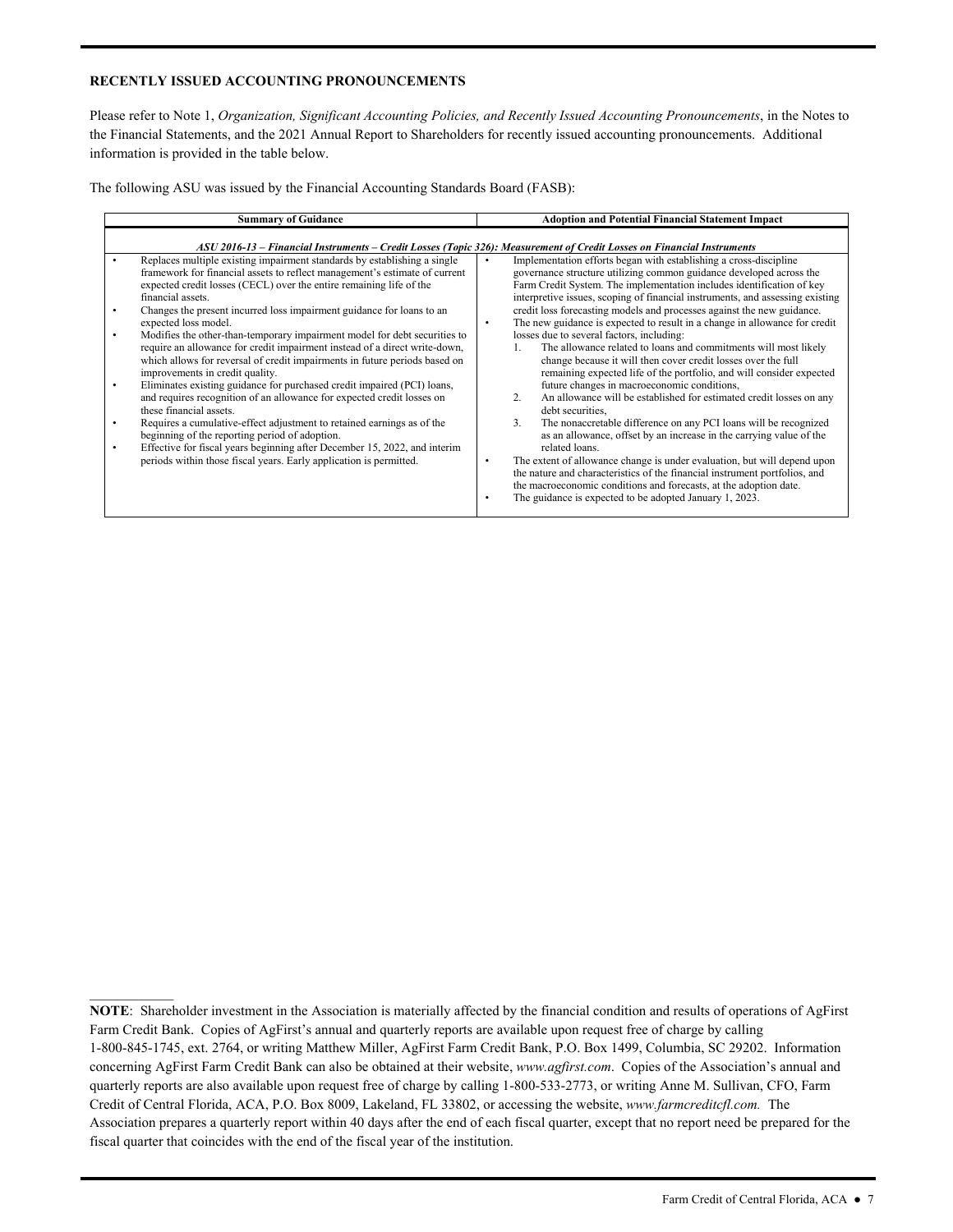## **Farm Credit Of Central Florida, ACA Consolidated Balance Sheets**

| (dollars in thousands)                                                                                                                                            | March 31,                 | December 31,<br>2021                       |    |                                               |  |
|-------------------------------------------------------------------------------------------------------------------------------------------------------------------|---------------------------|--------------------------------------------|----|-----------------------------------------------|--|
|                                                                                                                                                                   |                           | (unaudited)                                |    | (audited)                                     |  |
| <b>Assets</b><br>Cash                                                                                                                                             | \$                        | 11                                         | \$ | 11                                            |  |
| Investments in debt securities:<br>Held to maturity (fair value of \$2,389 and \$2,720, respectively)                                                             |                           | 2,415                                      |    | 2,748                                         |  |
| Loans<br>Allowance for loan losses                                                                                                                                |                           | 733,555<br>(3,068)                         |    | 757,407<br>(3,067)                            |  |
| Net loans                                                                                                                                                         |                           | 730,487                                    |    | 754,340                                       |  |
| Accrued interest receivable<br>Equity investments in other Farm Credit institutions<br>Premises and equipment, net<br>Accounts receivable<br>Other assets         |                           | 3,581<br>6,798<br>4,704<br>2,648<br>4,782  |    | 2,877<br>6,755<br>4,801<br>13,760<br>4,847    |  |
| Total assets                                                                                                                                                      | $\boldsymbol{\mathsf{S}}$ | 755,426                                    | \$ | 790,139                                       |  |
| <b>Liabilities</b><br>Notes payable to AgFirst Farm Credit Bank<br>Accrued interest payable<br>Patronage refunds payable<br>Accounts payable<br>Other liabilities | \$                        | 601,114<br>1,151<br>192<br>1,214<br>21,413 | \$ | 635,922<br>1,117<br>11,761<br>1,469<br>12,562 |  |
| Total liabilities                                                                                                                                                 |                           | 625,084                                    |    | 662,831                                       |  |
| Commitments and contingencies (Note 8)                                                                                                                            |                           |                                            |    |                                               |  |
| <b>Members' Equity</b><br>Capital stock and participation certificates<br>Retained earnings<br>Allocated                                                          |                           | 1,186<br>19,103                            |    | 1,149<br>19,103                               |  |
| Unallocated<br>Accumulated other comprehensive income (loss)                                                                                                      |                           | 110,630<br>(577)                           |    | 107,687<br>(631)                              |  |
| Total members' equity                                                                                                                                             |                           | 130,342                                    |    | 127,308                                       |  |
| Total liabilities and members' equity                                                                                                                             | $\boldsymbol{\mathsf{S}}$ | 755,426                                    | \$ | 790,139                                       |  |

*The accompanying notes are an integral part of these consolidated financial statements.*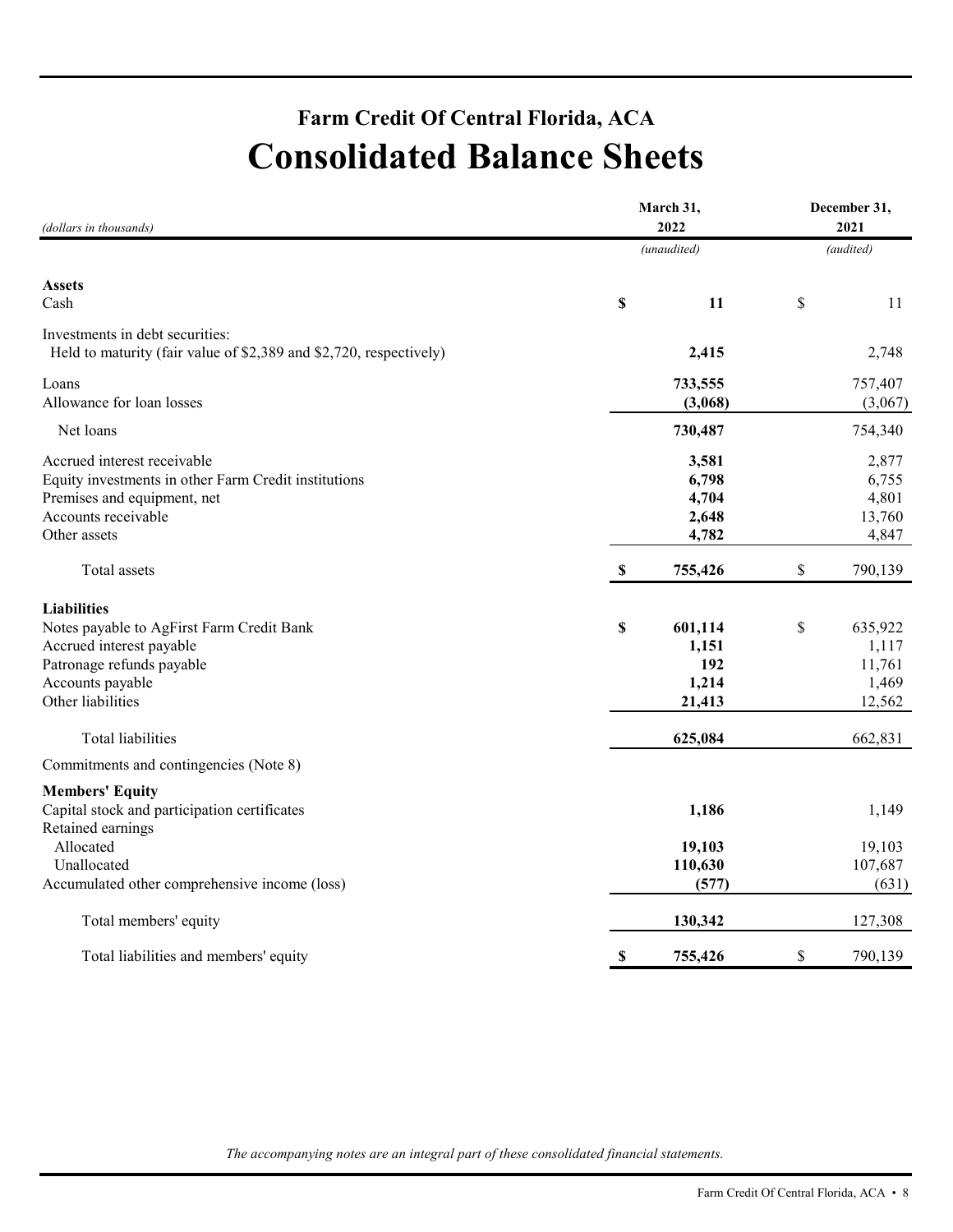## **Farm Credit Of Central Florida, ACA Consolidated Statements of Comprehensive Income**

*(unaudited)* 

| (dollars in thousands)                                              |    | Ended March 31,<br>2022 | For the Three Months<br>2021 |       |  |
|---------------------------------------------------------------------|----|-------------------------|------------------------------|-------|--|
|                                                                     |    |                         |                              |       |  |
| <b>Interest Income</b>                                              |    |                         |                              |       |  |
| Loans                                                               | \$ | 7,681                   | \$                           | 6,661 |  |
| Investments                                                         |    | 5                       |                              | 17    |  |
| Total interest income                                               |    | 7,686                   |                              | 6,678 |  |
| <b>Interest Expense</b>                                             |    |                         |                              |       |  |
| Notes payable to AgFirst Farm Credit Bank                           |    | 3,314                   |                              | 2,812 |  |
| Net interest income                                                 |    | 4,372                   |                              | 3,866 |  |
| Provision for (reversal of) allowance for loan losses               |    |                         |                              | (215) |  |
| Net interest income after provision for (reversal of) allowance for |    |                         |                              |       |  |
| loan losses                                                         |    | 4,372                   |                              | 4,081 |  |
| <b>Noninterest Income</b>                                           |    |                         |                              |       |  |
| Loan fees                                                           |    | 104                     |                              | 364   |  |
| Fees for financially related services                               |    | 9                       |                              | (3)   |  |
| Patronage refunds from other Farm Credit institutions               |    | 1,751                   |                              | 1,370 |  |
| Gains (losses) on sales of rural home loans, net                    |    | 50                      |                              | 32    |  |
| Gains (losses) on sales of premises and equipment, net              |    |                         |                              | 38    |  |
| Gains (losses) on other transactions                                |    | (9)                     |                              | 41    |  |
| Other noninterest income                                            |    |                         |                              | 4     |  |
| Total noninterest income                                            |    | 1,905                   |                              | 1,846 |  |
| <b>Noninterest Expense</b>                                          |    |                         |                              |       |  |
| Salaries and employee benefits                                      |    | 1,965                   |                              | 1,790 |  |
| Occupancy and equipment                                             |    | 244                     |                              | 246   |  |
| Insurance Fund premiums                                             |    | 244                     |                              | 209   |  |
| Purchased services                                                  |    | 153                     |                              | 134   |  |
| Data processing                                                     |    | 52                      |                              | 59    |  |
| Other operating expenses                                            |    | 676                     |                              | 537   |  |
| (Gains) losses on other property owned, net                         |    |                         |                              | (164) |  |
| Total noninterest expense                                           |    | 3,334                   |                              | 2,811 |  |
| Net income                                                          | \$ | 2,943                   | \$                           | 3,116 |  |
| Other comprehensive income net of tax                               |    |                         |                              |       |  |
| Employee benefit plans adjustments                                  |    | 54                      |                              | 53    |  |
| Comprehensive income                                                | S. | 2,997                   | \$                           | 3,169 |  |

*The accompanying notes are an integral part of these consolidated financial statements.*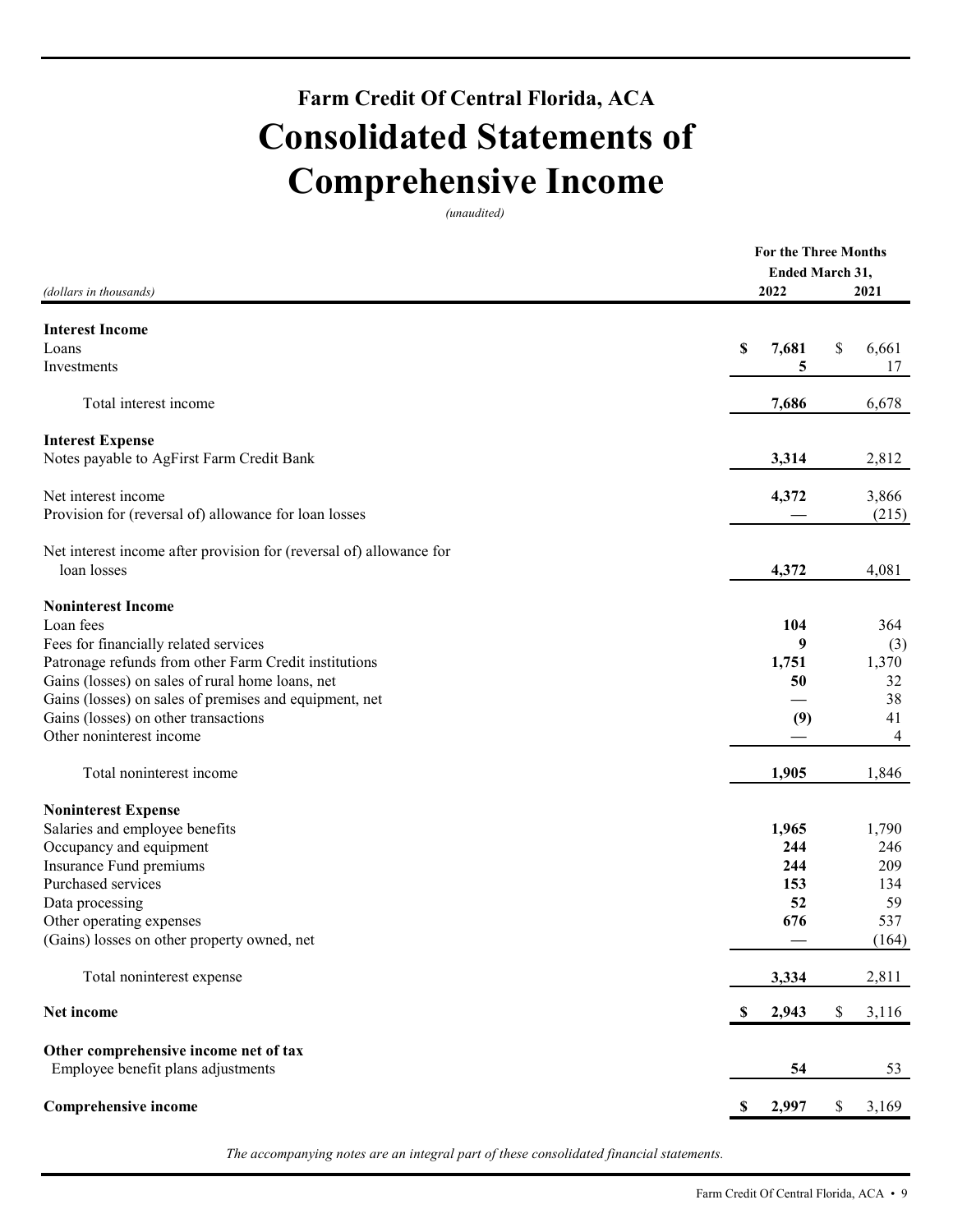## **Farm Credit Of Central Florida, ACA Consolidated Statements of Changes in Members' Equity**

*(unaudited)* 

| (dollars in thousands)                                                                     | Capital<br><b>Stock and</b><br>Participation<br><b>Certificates</b> |       | <b>Retained Earnings</b><br><b>Allocated</b> |        |    | <b>Unallocated</b> | Accumulated<br>Other<br>Comprehensive<br>Income (Loss) |             | <b>Total</b><br><b>Members'</b><br><b>Equity</b> |                  |
|--------------------------------------------------------------------------------------------|---------------------------------------------------------------------|-------|----------------------------------------------|--------|----|--------------------|--------------------------------------------------------|-------------|--------------------------------------------------|------------------|
| Balance at December 31, 2020<br>Comprehensive income<br>Capital stock/participation        | \$                                                                  | 1,008 | \$                                           | 20,380 | \$ | 98,129<br>3,116    | \$                                                     | (824)<br>53 | S.                                               | 118,693<br>3,169 |
| certificates issued/(retired), net                                                         |                                                                     | 21    |                                              |        |    |                    |                                                        |             |                                                  | 21               |
| Balance at March 31, 2021                                                                  | S                                                                   | 1,029 | S.                                           | 20,380 | S. | 101,245            | S                                                      | (771)       | S                                                | 121,883          |
| <b>Balance at December 31, 2021</b><br>Comprehensive income<br>Capital stock/participation | \$                                                                  | 1,149 | \$                                           | 19,103 | S  | 107,687<br>2,943   | \$                                                     | (631)<br>54 | S                                                | 127,308<br>2,997 |
| certificates issued/(retired), net                                                         |                                                                     | 37    |                                              |        |    |                    |                                                        |             |                                                  | 37               |
| <b>Balance at March 31, 2022</b>                                                           | \$                                                                  | 1,186 | S                                            | 19,103 | S  | 110,630            | S                                                      | (577)       | S                                                | 130,342          |

*The accompanying notes are an integral part of these consolidated financial statements.*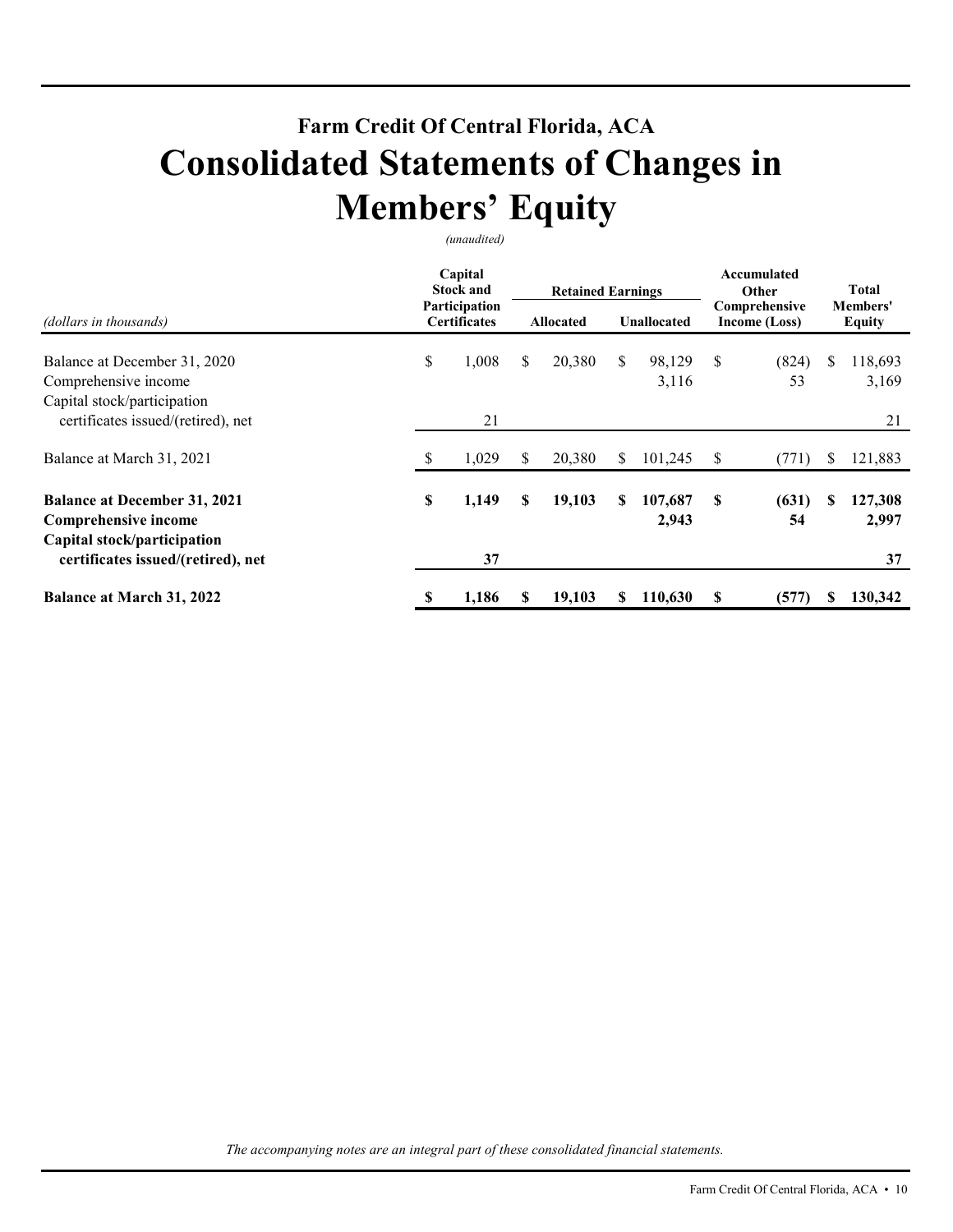## *Farm Credit of Central Florida, ACA*  **Notes to the Consolidated Financial Statements**

*(dollars in thousands, except as noted) (unaudited)* 

## **Note 1 — Organization, Significant Accounting Policies, and Recently Issued Accounting Pronouncements**

### *Organization*

The accompanying financial statements include the accounts of Farm Credit of Central Florida, ACA and its Production Credit Association (PCA) and Federal Land Credit Association (FLCA) subsidiaries (collectively, the Association). A description of the organization and operations, the significant accounting policies followed, and the financial condition and results of operations for the Association as of and for the year ended December 31, 2021, are contained in the 2021 Annual Report to Shareholders. These unaudited interim consolidated financial statements should be read in conjunction with the latest Annual Report to Shareholders.

### *Basis of Presentation*

In the opinion of management, the accompanying consolidated financial statements contain all adjustments necessary for a fair statement of results for the periods presented. These adjustments are of a normal recurring nature, unless otherwise disclosed.

Certain amounts in the prior period's consolidated financial statements have been reclassified to conform to the current period presentation. Such reclassifications had no effect on the prior period net income or total capital as previously reported.

 of those to be expected for a full year. The results of any interim period are not necessarily indicative

#### *Significant Accounting Policies*

The Association's accounting and reporting policies conform with U.S. generally accepted accounting principles (GAAP) and practices in the financial services industry. To prepare the financial statements in conformity with GAAP, management must make estimates based on assumptions about future economic and market conditions (for example, unemployment, market liquidity, real estate prices, etc.) that affect the reported amounts of assets and liabilities at the date of the financial statements, income and expenses during the reporting period, and the related disclosures. Although these estimates contemplate current conditions and expectations of change in the future, it is reasonably possible that actual conditions may be different than anticipated, which could materially affect results of operations and financial condition. **And other interaction and the securities and the securities and the securities and the securities and the securities and the securities and the securities and the securities and the securities and the securities and the s** 

and Allowance for Loan Losses), investment securities and Management has made significant estimates in several areas, including loans and allowance for loan losses (Note 2, *Loans*  financial instruments (Note 6, *Fair Value Measurement*). Actual results could differ from those estimates.

For further details of significant accounting policies, see Note 2, *Summary of Significant Accounting Policies*, from the latest Annual Report.

## *Accounting Standards Updates (ASUs) Issued During the Period and Applicable to the Association*

 Standards Board (FASB) since the most recent year-end: The following ASU was issued by the Financial Accounting

- In March 2022, the FASB issued ASU 2022-02 Financial Instruments—Credit Losses (Topic 326): Troubled Debt Restructurings and Vintage Disclosures. This Update responds to feedback received during the Post Implementation Review process conducted by the FASB related to Topic 326.
	- 1. Troubled Debt Restructurings (TDRs) by Creditors

The amendments eliminate the accounting guidance for TDRs by creditors in Subtopic 310- 40, Receivables—Troubled Debt Restructurings by Creditors, while enhancing disclosure requirements for certain loan refinancings and restructurings by creditors when a borrower is experiencing financial difficulty. Specifically, rather than applying the recognition and measurement guidance for TDRs, an entity must apply the loan refinancing and restructuring guidance in paragraphs 310-20-35-9 through 35- 11 to determine whether a modification results in a new loan or a continuation of an existing loan.

 current period gross writeoffs by year of Losses—Measured at Amortized Cost. 2. Vintage Disclosures—Gross Writeoffs For public business entities, the amendments in this Update require that an entity disclose origination for financing receivables and net investments in leases within the scope of Subtopic 326-20, Financial Instruments—Credit

These amendments will be implemented in conjunction with the adoption of ASU 2016-13.

#### *ASUs Pending Effective Date*

For a detailed description of the ASUs below, see the latest Annual Report.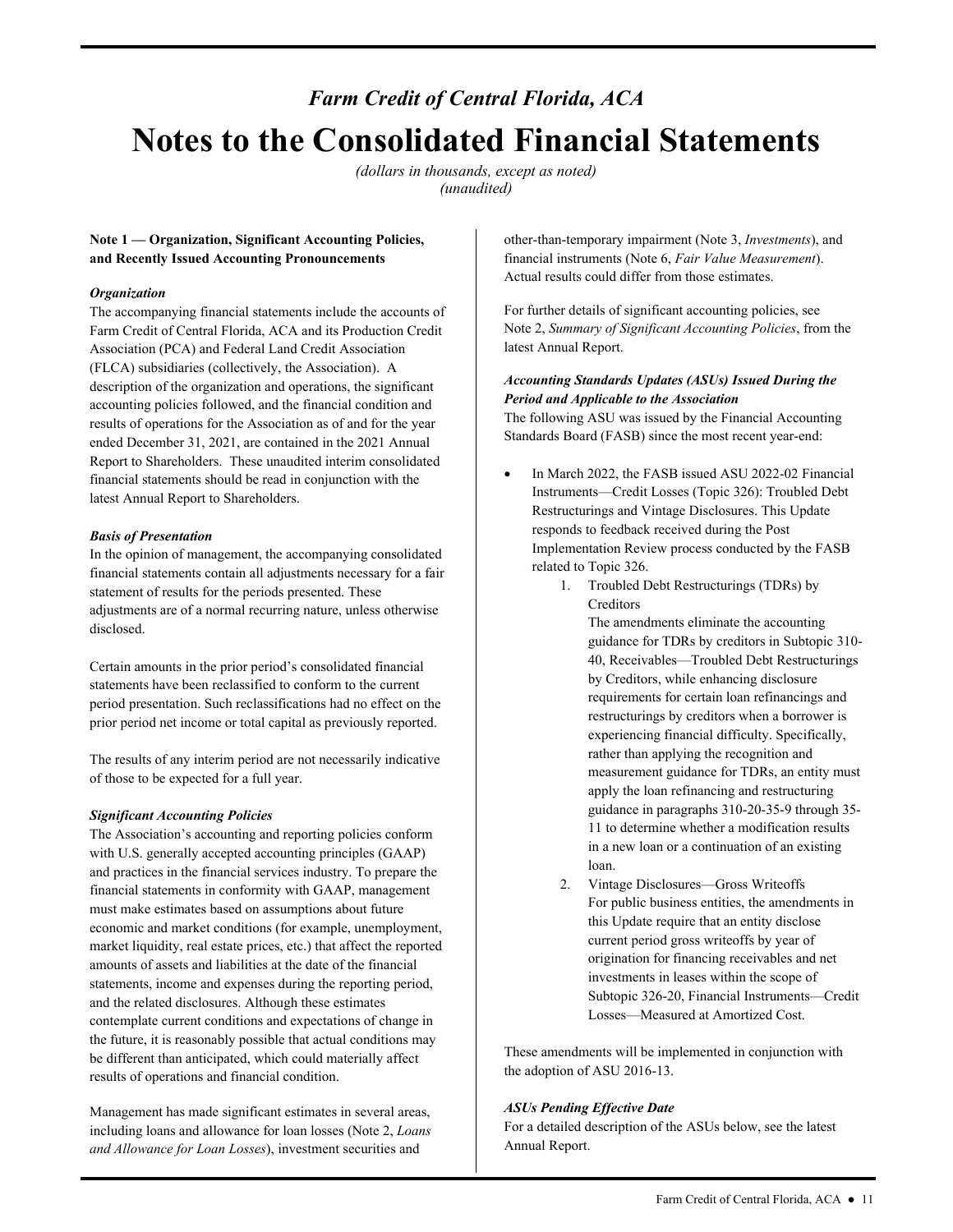Potential effects of ASUs issued in previous periods:

 interim periods within those fiscal years. Evaluation of In June 2016, the FASB issued ASU 2016-13 Financial Instruments—Credit Losses (Topic 326): Measurement of Credit Losses on Financial Instruments. This Update, and subsequent clarifying guidance issued, is intended to improve financial reporting by requiring timelier recording of credit losses on financial instruments. It requires an organization to measure all expected credit losses for financial assets held at the reporting date through the life of the financial instrument. Financial institutions and other organizations will use forwardlooking information to estimate their credit losses. Additionally, the ASU amends the accounting for credit losses on available-for-sale debt securities and purchased financial assets with credit deterioration. For public companies that are not SEC filers, it will take effect for fiscal years beginning after December 15, 2022, and any possible effects the guidance may have on the statements of financial condition and results of operations is in progress.

#### *Accounting Standards Effective During the Period*

There were no changes in the accounting principles applied from the latest Annual Report.

#### **Note 2 — Loans and Allowance for Loan Losses**

 identified. See Note 3, *Loans and Allowance for Loan Losses*, The Association maintains an allowance for loan losses at a level considered adequate by management to provide for probable and estimable losses inherent in the loan portfolio as of the report date. The allowance for loan losses is increased through provisions for loan losses and loan recoveries and is decreased through loan charge-offs and allowance reversals. A review of individual loans in each respective portfolio is performed periodically to determine the appropriateness of risk ratings and to ensure loss exposure to the Association has been from the latest Annual Report for further discussion.

Credit risk arises from the potential inability of an obligor to meet its repayment obligation. The Association manages credit risk associated with lending activities through an assessment of the credit risk profile of an individual obligor. The Association sets its own underwriting standards and lending policies that provide direction to loan officers and are approved by the board of directors.

A summary of loans outstanding at period end follows:

| <b>March 31, 2022</b> |   | December 31, 2021 |
|-----------------------|---|-------------------|
| 473,960               | S | 450,053           |
| 133,439               |   | 177,705           |
| 7.552                 |   | 6.591             |
| 68,630                |   | 76,109            |
| 21,303                |   | 21,115            |
| 6,511                 |   | 4,961             |
| 1,443                 |   | 1.442             |
| 14.276                |   | 12.993            |
| 6.441                 |   | 6,438             |
| 733.555               | S | 757,407           |
|                       |   |                   |

A substantial portion of the Association's lending activities is collateralized, and exposure to credit loss associated with lending activities is reduced accordingly.

The Association may purchase or sell participation interests with other parties in order to diversify risk, manage loan volume, and comply with Farm Credit Administration (FCA) regulations. The following tables present the principal balance of participation loans at periods ended:

|                                  | March 31, 2022                     |  |                               |  |                                    |    |                               |  |                                    |  |                               |  |                                    |       |                               |
|----------------------------------|------------------------------------|--|-------------------------------|--|------------------------------------|----|-------------------------------|--|------------------------------------|--|-------------------------------|--|------------------------------------|-------|-------------------------------|
|                                  | <b>Within AgFirst District</b>     |  |                               |  | <b>Within Farm Credit System</b>   |    |                               |  | <b>Outside Farm Credit System</b>  |  |                               |  |                                    | Total |                               |
|                                  | <b>Participations</b><br>Purchased |  | <b>Participations</b><br>Sold |  | <b>Participations</b><br>Purchased |    | <b>Participations</b><br>Sold |  | <b>Participations</b><br>Purchased |  | <b>Participations</b><br>Sold |  | <b>Participations</b><br>Purchased |       | <b>Participations</b><br>Sold |
| Real estate mortgage             | 24,061                             |  | 64,330                        |  | -                                  | ה. | 32,737                        |  | -                                  |  | $-$                           |  | 24,061                             | S     | 97,067                        |
| Production and intermediate-term | 24.272                             |  | 30,979                        |  | 11,668                             |    | 2,450                         |  |                                    |  | $\overline{\phantom{0}}$      |  | 35,940                             |       | 33,429                        |
| Loans to cooperatives            | 7,571                              |  | -                             |  |                                    |    | -                             |  |                                    |  | -                             |  | 7.571                              |       |                               |
| Processing and marketing         | 39.417                             |  | 44.627                        |  | 535                                |    | 25.919                        |  |                                    |  | -                             |  | 39.952                             |       | 70.546                        |
| Farm-related business            | 684                                |  |                               |  | 418                                |    |                               |  |                                    |  |                               |  | 1.102                              |       |                               |
| Communication                    | 6.541                              |  |                               |  |                                    |    |                               |  |                                    |  | -                             |  | 6.541                              |       |                               |
| Power and water/waste disposal   | 1.446                              |  | $\overline{\phantom{0}}$      |  |                                    |    |                               |  | -                                  |  | $\overline{\phantom{0}}$      |  | 1.446                              |       | -                             |
| International                    | 6.446                              |  | $\overline{\phantom{0}}$      |  | -                                  |    | $-$                           |  |                                    |  | -                             |  | 6.446                              |       |                               |
| Total                            | 10.438                             |  | 139.936                       |  | 12.621                             |    | 61,106                        |  | $-$                                |  | $\overline{\phantom{0}}$      |  | 123,059                            |       | 201.042                       |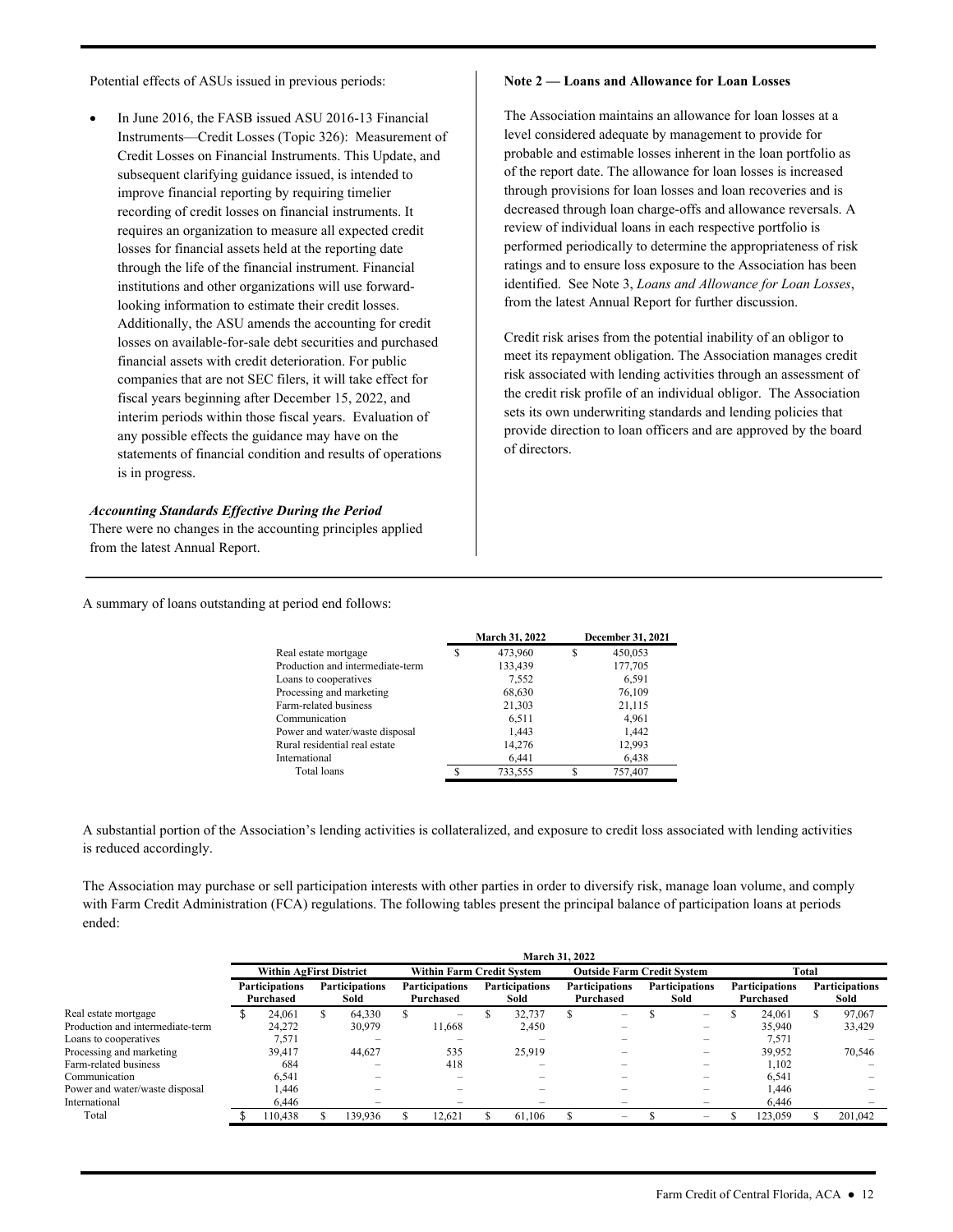|                                  | December 31, 2021                                                  |                                    |   |                               |  |                                    |  |                               |  |                                    |  |                               |       |                                    |  |                               |
|----------------------------------|--------------------------------------------------------------------|------------------------------------|---|-------------------------------|--|------------------------------------|--|-------------------------------|--|------------------------------------|--|-------------------------------|-------|------------------------------------|--|-------------------------------|
|                                  | <b>Within AgFirst District</b><br><b>Within Farm Credit System</b> |                                    |   |                               |  |                                    |  |                               |  | <b>Outside Farm Credit System</b>  |  |                               | Total |                                    |  |                               |
|                                  |                                                                    | <b>Participations</b><br>Purchased |   | <b>Participations</b><br>Sold |  | <b>Participations</b><br>Purchased |  | <b>Participations</b><br>Sold |  | <b>Participations</b><br>Purchased |  | <b>Participations</b><br>Sold |       | <b>Participations</b><br>Purchased |  | <b>Participations</b><br>Sold |
| Real estate mortgage             |                                                                    | 24,579                             | э | 59.693                        |  | -                                  |  | 32,855                        |  | -                                  |  | $\overline{\phantom{a}}$      |       | 24.579                             |  | 92,548                        |
| Production and intermediate-term |                                                                    | 26.787                             |   | 69,623                        |  | 17,630                             |  | 2,450                         |  |                                    |  |                               |       | 44,417                             |  | 72,073                        |
| Loans to cooperatives            |                                                                    | 6,613                              |   |                               |  |                                    |  |                               |  |                                    |  | $\overline{\phantom{0}}$      |       | 6,613                              |  |                               |
| Processing and marketing         |                                                                    | 43.327                             |   | 44,090                        |  | 406                                |  | 26.653                        |  | -                                  |  | $\overline{\phantom{0}}$      |       | 43.733                             |  | 70.743                        |
| Farm-related business            |                                                                    | 685                                |   |                               |  | 433                                |  | -                             |  |                                    |  | $\overline{\phantom{m}}$      |       | 1.118                              |  |                               |
| Communication                    |                                                                    | 4,995                              |   |                               |  |                                    |  |                               |  |                                    |  |                               |       | 4,995                              |  |                               |
| Power and water/waste disposal   |                                                                    | 1.446                              |   |                               |  |                                    |  |                               |  |                                    |  | $\overline{\phantom{0}}$      |       | 1.446                              |  |                               |
| International                    |                                                                    | 6.446                              |   | $\overline{\phantom{0}}$      |  | -                                  |  | -                             |  | -                                  |  | $\overline{\phantom{a}}$      |       | 6.446                              |  | $\overline{\phantom{0}}$      |
| Total                            |                                                                    | 14.878                             |   | 173.406                       |  | 18.469                             |  | 61.958                        |  | -                                  |  | -                             |       | 133,347                            |  | 235.364                       |

The recorded investment in a receivable is the face amount increased or decreased by applicable accrued interest, unamortized premium, discount, finance charges, or acquisition costs and may also reflect a previous direct write-down of the investment.

 of the recorded investment of total loans by loan type as of: The following table shows the recorded investment of loans, classified under the FCA Uniform Loan Classification System, as a percentage

|                                   | March 31, 2022 | December 31, 2021 |                                 | March 31, 2022 | December 31, 2021 |
|-----------------------------------|----------------|-------------------|---------------------------------|----------------|-------------------|
| Real estate mortgage:             |                |                   | Communication:                  |                |                   |
| Acceptable                        | 99.73%         | 99.75%            | Acceptable                      | 100.00%        | 100.00%           |
| <b>OAEM</b>                       | 0.11           | 0.08              | <b>OAEM</b>                     |                |                   |
| Substandard/doubtful/loss         | 0.16           | 0.17              | Substandard/doubtful/loss       |                |                   |
|                                   | 100.00%        | 100.00%           |                                 | 100.00%        | 100.00%           |
| Production and intermediate-term: |                |                   | Power and water/waste disposal: |                |                   |
| Acceptable                        | 95.32%         | 96.50%            | Acceptable                      | 100.00%        | 100.00%           |
| <b>OAEM</b>                       | 0.35           | 0.28              | <b>OAEM</b>                     |                |                   |
| Substandard/doubtful/loss         | 4.33           | 3.22              | Substandard/doubtful/loss       |                |                   |
|                                   | 100.00%        | 100.00%           |                                 | 100.00%        | 100.00%           |
| Loans to cooperatives:            |                |                   | Rural residential real estate:  |                |                   |
| Acceptable                        | 100.00%        | 100.00%           | Acceptable                      | 98.39%         | 98.19%            |
| <b>OAEM</b>                       |                |                   | <b>OAEM</b>                     | 0.57           | 0.65              |
| Substandard/doubtful/loss         |                | -                 | Substandard/doubtful/loss       | 1.04           | 1.16              |
|                                   | 100.00%        | 100.00%           |                                 | 100.00%        | 100.00%           |
| Processing and marketing:         |                |                   | International:                  |                |                   |
| Acceptable                        | 100.00%        | 100.00%           | Acceptable                      | 100.00%        | 100.00%           |
| <b>OAEM</b>                       |                |                   | <b>OAEM</b>                     |                |                   |
| Substandard/doubtful/loss         |                |                   | Substandard/doubtful/loss       |                |                   |
|                                   | 100.00%        | 100.00%           |                                 | 100.00%        | 100.00%           |
| <b>Farm-related business:</b>     |                |                   | <b>Total loans:</b>             |                |                   |
| Acceptable                        | 100.00%        | 100.00%           | Acceptable                      | 98.95%         | 99.00%            |
| <b>OAEM</b>                       |                |                   | <b>OAEM</b>                     | 0.14           | 0.13              |
| Substandard/doubtful/loss         |                |                   | Substandard/doubtful/loss       | 0.91           | 0.87              |
|                                   | 100.00%        | 100.00%           |                                 | 100.00%        | 100.00%           |

The following tables provide an aging analysis of the recorded investment of past due loans as of:

|                                  | March 31, 2022                    |     |   |                                    |   |                          |     |                                                         |                    |         |  |  |  |
|----------------------------------|-----------------------------------|-----|---|------------------------------------|---|--------------------------|-----|---------------------------------------------------------|--------------------|---------|--|--|--|
|                                  | 30 Through<br>89 Days Past<br>Due |     |   | 90 Days or More<br><b>Past Due</b> |   | <b>Total Past</b><br>Due |     | <b>Not Past Due or</b><br>Less Than 30<br>Days Past Due | <b>Total Loans</b> |         |  |  |  |
| Real estate mortgage             |                                   | 68  | S | 671                                | S | 739                      | \$. | 475,890                                                 | \$                 | 476.629 |  |  |  |
| Production and intermediate-term |                                   | 88  |   | 728                                |   | 816                      |     | 133,190                                                 |                    | 134,006 |  |  |  |
| Loans to cooperatives            |                                   |     |   |                                    |   |                          |     | 7.556                                                   |                    | 7,556   |  |  |  |
| Processing and marketing         |                                   |     |   |                                    |   |                          |     | 68.801                                                  |                    | 68.801  |  |  |  |
| Farm-related business            |                                   |     |   |                                    |   |                          |     | 21,356                                                  |                    | 21,356  |  |  |  |
| Communication                    |                                   |     |   |                                    |   |                          |     | 6.520                                                   |                    | 6.520   |  |  |  |
| Power and water/waste disposal   |                                   |     |   |                                    |   |                          |     | 1.446                                                   |                    | 1.446   |  |  |  |
| Rural residential real estate    |                                   | 31  |   | 98                                 |   | 129                      |     | 14.223                                                  |                    | 14,352  |  |  |  |
| International                    |                                   |     |   |                                    |   |                          |     | 6.456                                                   |                    | 6,456   |  |  |  |
| Total                            |                                   | 187 | S | 1.497                              |   | 1.684                    |     | 735,438                                                 | S                  | 737,122 |  |  |  |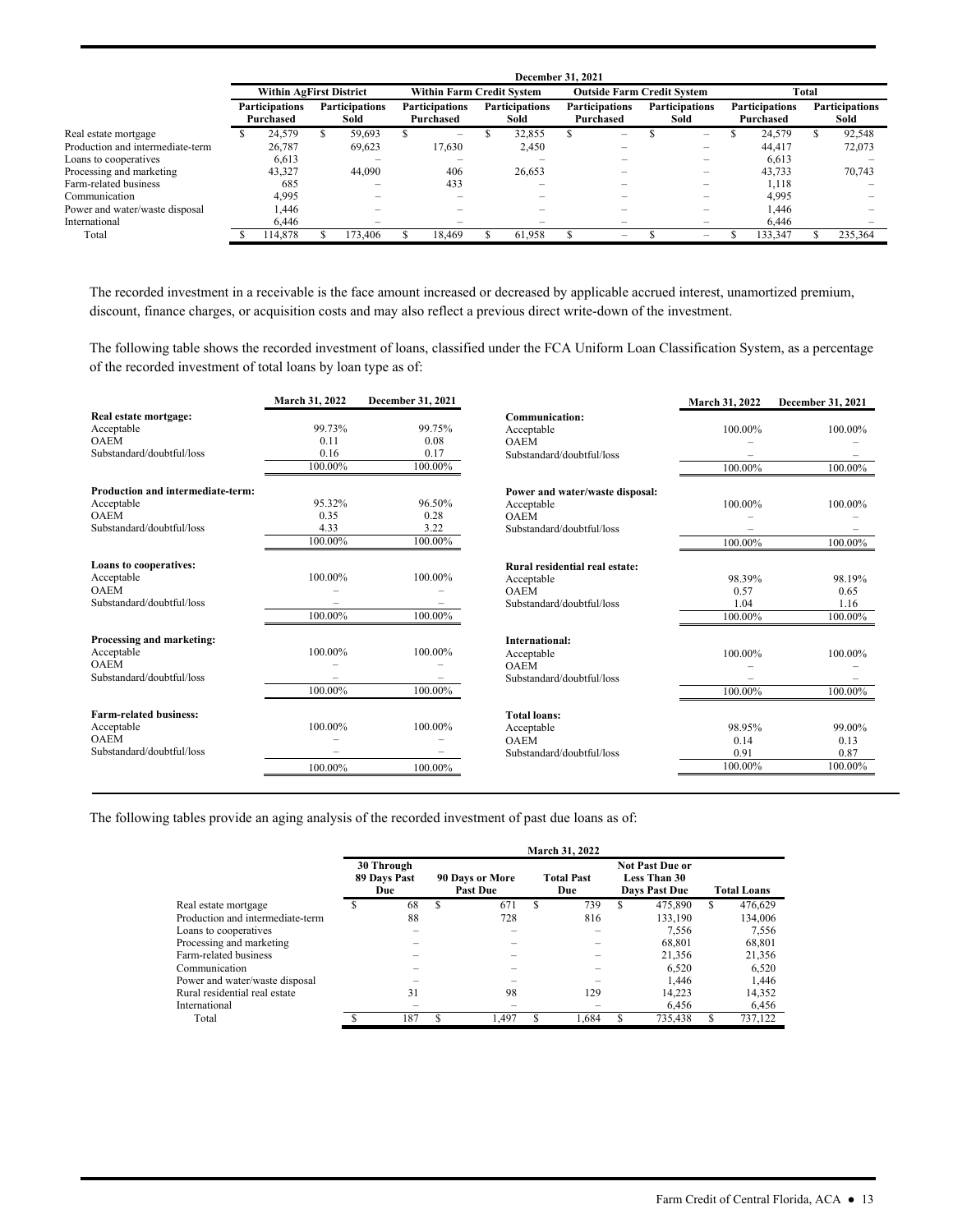|                                  |                                   |                                           |   | <b>December 31, 2021</b> |   |                                                                       |   |                    |
|----------------------------------|-----------------------------------|-------------------------------------------|---|--------------------------|---|-----------------------------------------------------------------------|---|--------------------|
|                                  | 30 Through<br>89 Days Past<br>Due | <b>90 Days or More</b><br><b>Past Due</b> |   | <b>Total Past</b><br>Due |   | <b>Not Past Due or</b><br><b>Less Than 30</b><br><b>Days Past Due</b> |   | <b>Total Loans</b> |
| Real estate mortgage             | 360                               | \$<br>1.996                               | S | 2.356                    | S | 449,788                                                               | S | 452.144            |
| Production and intermediate-term | 189                               | 1.504                                     |   | 1.693                    |   | 176,500                                                               |   | 178.193            |
| Loans to cooperatives            |                                   |                                           |   |                          |   | 6.595                                                                 |   | 6,595              |
| Processing and marketing         |                                   |                                           |   |                          |   | 76.263                                                                |   | 76.263             |
| Farm-related business            |                                   |                                           |   |                          |   | 21,176                                                                |   | 21,176             |
| Communication                    |                                   |                                           |   |                          |   | 4.962                                                                 |   | 4.962              |
| Power and water/waste disposal   |                                   |                                           |   |                          |   | 1.442                                                                 |   | 1,442              |
| Rural residential real estate    | 168                               | 16                                        |   | 184                      |   | 12,858                                                                |   | 13,042             |
| International                    |                                   |                                           |   |                          |   | 6.451                                                                 |   | 6.451              |
| Total                            | 717                               | 3,516                                     |   | 4,233                    |   | 756,035                                                               |   | 760,268            |

Nonperforming assets (including related accrued interest as applicable) and related credit quality statistics at period end were as follows:

|                                                                                                  |   | March 31, 2022 |    | December 31, 2021 |
|--------------------------------------------------------------------------------------------------|---|----------------|----|-------------------|
| <b>Nonaccrual loans:</b>                                                                         |   |                |    |                   |
| Real estate mortgage                                                                             | S | 2,510          | S  | 2,510             |
| Production and intermediate-term                                                                 |   | 1,782          |    | 1,857             |
| Rural residential real estate                                                                    |   | 99             |    | 16                |
| Total                                                                                            |   | 4,391          | \$ | 4,383             |
| <b>Accruing restructured loans:</b>                                                              |   |                |    |                   |
| Real estate mortgage                                                                             | S | 481            | S  | 708               |
| Production and intermediate-term                                                                 |   | 1,341          |    | 1,404             |
| Rural residential real estate                                                                    |   | 51             |    | 135               |
| Total                                                                                            |   | 1,873          | S  | 2,247             |
| Accruing loans 90 days or more past due:                                                         |   |                |    |                   |
| Total                                                                                            | S |                | S  |                   |
| Total nonperforming loans<br>Other property owned                                                | S | 6,264          | S  | 6,630             |
| Total nonperforming assets                                                                       |   | 6,264          | S  | 6,630             |
| Nonaccrual loans as a percentage of total loans<br>Nonperforming assets as a percentage of total |   | 0.60%          |    | 0.58%             |
| loans and other property owned                                                                   |   | 0.85%          |    | 0.88%             |
| Nonperforming assets as a percentage of capital                                                  |   | 4.81%          |    | 5.21%             |

The following table presents information related to the recorded investment of impaired loans at period end. Impaired loans are loans for which it is probable that all principal and interest will not be collected according to the contractual terms of the loan.

|                                      |   | March 31, 2022 | <b>December 31, 2021</b> |
|--------------------------------------|---|----------------|--------------------------|
| Impaired nonaccrual loans:           |   |                |                          |
| Current as to principal and interest | ς | 2,893          | 678                      |
| Past due                             |   | 1,498          | 3,705                    |
| Total                                |   | 4,391          | 4,383                    |
| <b>Impaired accrual loans:</b>       |   |                |                          |
| Restructured                         |   | 1,873          | 2,247                    |
| 90 days or more past due             |   |                |                          |
| Total                                |   | 1,873          | 2,247                    |
| Total impaired loans                 |   | 6,264          | 6,630                    |
| Additional commitments to lend       |   |                |                          |
|                                      |   |                |                          |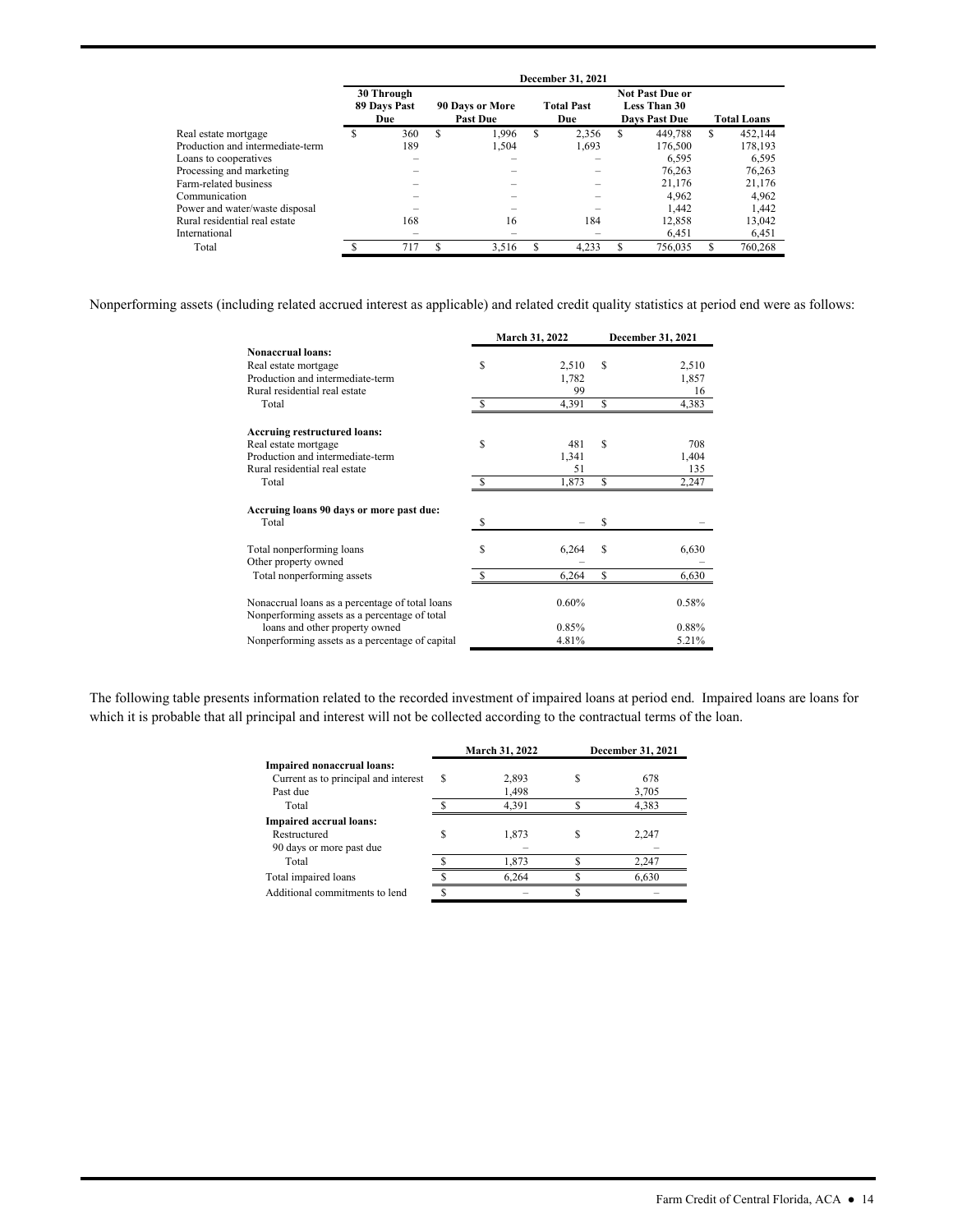The following tables present additional impaired loan information at period end. Unpaid principal balance represents the contractual principal balance of the loan.

|                                              |    |                        |     | March 31, 2022                        |                                    |     | Three Months Ended March 31, 2022 |                              |                                                                  |    |  |  |
|----------------------------------------------|----|------------------------|-----|---------------------------------------|------------------------------------|-----|-----------------------------------|------------------------------|------------------------------------------------------------------|----|--|--|
| <b>Impaired loans:</b>                       |    | Recorded<br>Investment |     | Unpaid<br>Principal<br><b>Balance</b> | <b>Related</b><br><b>Allowance</b> |     |                                   | Average<br>Impaired<br>Loans | <b>Interest Income</b><br>Recognized on<br><b>Impaired Loans</b> |    |  |  |
| With a related allowance for credit losses:  |    |                        |     |                                       |                                    |     |                                   |                              |                                                                  |    |  |  |
| Real estate mortgage                         | \$ | 1.585                  | \$  | 1.832                                 | S                                  | 51  | S                                 | 1.608                        | S                                                                | 15 |  |  |
| Production and intermediate-term             |    | 2,826                  |     | 2,498                                 |                                    | 918 |                                   | 2,869                        |                                                                  | 27 |  |  |
| Rural residential real estate                |    | 134                    |     | 133                                   |                                    | 29  |                                   | 136                          |                                                                  |    |  |  |
| Total                                        | S  | 4,545                  | \$  | 4.463                                 | S                                  | 998 | S                                 | 4,613                        | S                                                                | 43 |  |  |
| With no related allowance for credit losses: |    |                        |     |                                       |                                    |     |                                   |                              |                                                                  |    |  |  |
| Real estate mortgage                         | \$ | 1.406                  | \$. | 1,637                                 | S                                  |     | S                                 | 1,428                        | S                                                                | 13 |  |  |
| Production and intermediate-term             |    | 297                    |     | 957                                   |                                    |     |                                   | 300                          |                                                                  | 3  |  |  |
| Rural residential real estate                |    | 16                     |     | 57                                    |                                    |     |                                   | 16                           |                                                                  |    |  |  |
| Total                                        |    | 1,719                  | S.  | 2,651                                 | S                                  |     | S                                 | 1,744                        | S                                                                | 16 |  |  |
| <b>Total impaired loans:</b>                 |    |                        |     |                                       |                                    |     |                                   |                              |                                                                  |    |  |  |
| Real estate mortgage                         | \$ | 2.991                  | \$. | 3.469                                 | S                                  | 51  | S                                 | 3,036                        | S                                                                | 28 |  |  |
| Production and intermediate-term             |    | 3.123                  |     | 3.455                                 |                                    | 918 |                                   | 3.169                        |                                                                  | 30 |  |  |
| Rural residential real estate                |    | 150                    |     | 190                                   |                                    | 29  |                                   | 152                          |                                                                  |    |  |  |
| Total                                        | S  | 6,264                  | S   | 7,114                                 | S                                  | 998 | S                                 | 6,357                        | S                                                                | 59 |  |  |

|                                              |          |                        |                                       | December 31, 2021 |                                    |     | <b>Year Ended December 31, 2021</b> |       |                                                                  |     |  |  |
|----------------------------------------------|----------|------------------------|---------------------------------------|-------------------|------------------------------------|-----|-------------------------------------|-------|------------------------------------------------------------------|-----|--|--|
| <b>Impaired loans:</b>                       |          | Recorded<br>Investment | Unpaid<br>Principal<br><b>Balance</b> |                   | <b>Related</b><br><b>Allowance</b> |     | Average<br>Impaired<br>Loans        |       | <b>Interest Income</b><br>Recognized on<br><b>Impaired Loans</b> |     |  |  |
| With a related allowance for credit losses:  |          |                        |                                       |                   |                                    |     |                                     |       |                                                                  |     |  |  |
| Real estate mortgage                         | \$       | 1,590                  | S                                     | 1,705             | S                                  | 53  | S                                   | 1,900 | S                                                                | 136 |  |  |
| Production and intermediate-term             |          | 2,938                  |                                       | 2,513             |                                    | 930 |                                     | 3,511 |                                                                  | 251 |  |  |
| Rural residential real estate                |          | 136                    |                                       | 134               |                                    | 11  |                                     | 162   |                                                                  | 12  |  |  |
| Total                                        | <b>S</b> | 4,664                  | S                                     | 4,352             | S.                                 | 994 | Ś                                   | 5,573 | S                                                                | 399 |  |  |
| With no related allowance for credit losses: |          |                        |                                       |                   |                                    |     |                                     |       |                                                                  |     |  |  |
| Real estate mortgage                         | S        | 1.628                  | S                                     | 1,858             | S                                  |     | S                                   | 1.946 | S                                                                | 139 |  |  |
| Production and intermediate-term             |          | 323                    |                                       | 942               |                                    |     |                                     | 385   |                                                                  | 28  |  |  |
| Rural residential real estate                |          | 15                     |                                       | 58                |                                    |     |                                     | 18    |                                                                  |     |  |  |
| Total                                        |          | 1,966                  | S                                     | 2,858             | S                                  |     |                                     | 2,349 |                                                                  | 168 |  |  |
| <b>Total impaired loans:</b>                 |          |                        |                                       |                   |                                    |     |                                     |       |                                                                  |     |  |  |
| Real estate mortgage                         | \$.      | 3.218                  | S.                                    | 3.563             | S                                  | 53  | S                                   | 3,846 | S                                                                | 275 |  |  |
| Production and intermediate-term             |          | 3,261                  |                                       | 3,455             |                                    | 930 |                                     | 3,896 |                                                                  | 279 |  |  |
| Rural residential real estate                |          | 151                    |                                       | 192               |                                    | 11  |                                     | 180   |                                                                  | 13  |  |  |
| Total                                        |          | 6,630                  | S                                     | 7,210             | \$                                 | 994 | \$                                  | 7,922 | S                                                                | 567 |  |  |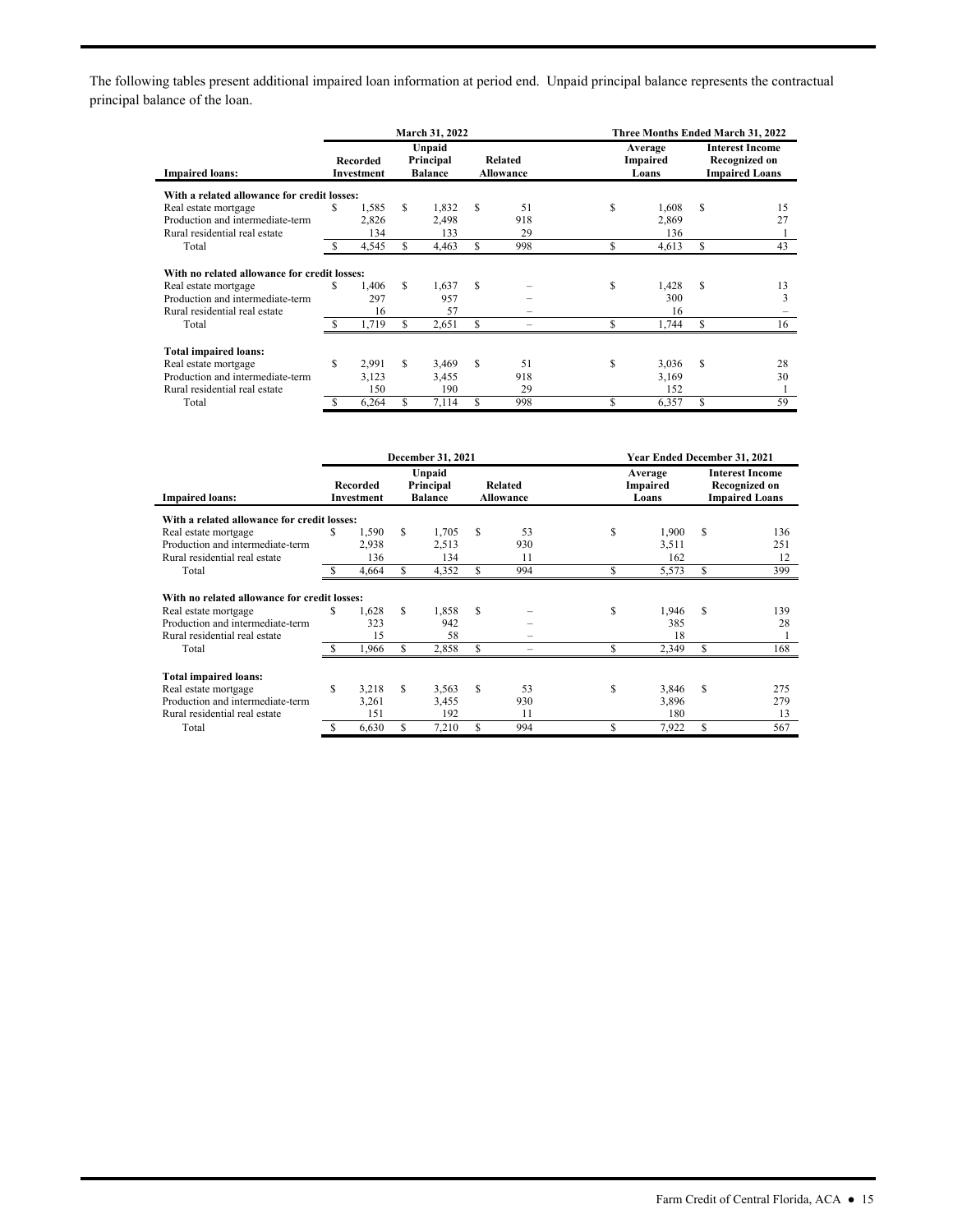A summary of changes in the allowance for loan losses and period end recorded investment in loans for each reporting period follows:

|                                                        |     | <b>Real Estate</b><br>Mortgage |              | <b>Production</b><br>and<br><b>Intermediate</b><br>-term |               | Agribusiness*            |               | Communication |               | Power and<br>Water/Waste<br><b>Disposal</b> |               | Rural<br><b>Residential</b><br><b>Real Estate</b> |    | International            |    | Total   |
|--------------------------------------------------------|-----|--------------------------------|--------------|----------------------------------------------------------|---------------|--------------------------|---------------|---------------|---------------|---------------------------------------------|---------------|---------------------------------------------------|----|--------------------------|----|---------|
| Activity related to the allowance for credit losses:   |     |                                |              |                                                          |               |                          |               |               |               |                                             |               |                                                   |    |                          |    |         |
| Balance at December 31, 2021                           | S   | 1.033                          | S            | 1,750                                                    | S             | 257                      | \$            | 6             | S             | 2                                           | S             | 17                                                | S  | 2                        | S  | 3,067   |
| Charge-offs                                            |     |                                |              |                                                          |               |                          |               |               |               |                                             |               | (1)                                               |    |                          |    | (1)     |
| Recoveries                                             |     | 2                              |              |                                                          |               |                          |               |               |               |                                             |               | $\qquad \qquad -$                                 |    |                          |    | 2       |
| Provision for loan losses                              |     | 65                             |              | (88)                                                     |               | 4                        |               |               |               | -                                           |               | 19                                                |    |                          |    |         |
| Balance at March 31, 2022                              | \$  | 1.100                          | \$.          | 1,662                                                    | S             | 261                      | S             | 6             | S             | $\overline{2}$                              | \$.           | 35                                                | S  | $\overline{c}$           | S  | 3.068   |
| Balance at December 31, 2020                           | S   | 1,195                          | S            | 1,775                                                    | S             | 258                      | \$            | 20            | S             |                                             | S             | 33                                                | S  | 2                        | S  | 3,283   |
| Charge-offs                                            |     |                                |              | (5)                                                      |               |                          |               |               |               |                                             |               | -                                                 |    |                          |    | (5)     |
| Recoveries                                             |     | 6                              |              |                                                          |               |                          |               |               |               |                                             |               | 2                                                 |    |                          |    | 8       |
| Provision for loan losses                              |     | (97)                           |              | (73)                                                     |               | (10)                     |               | (11)          |               |                                             |               | (24)                                              |    |                          |    | (215)   |
| Balance at March 31, 2021                              | S   | 1.104                          | $\mathbb{S}$ | 1.697                                                    | <sup>\$</sup> | 248                      | <sup>\$</sup> | 9             | S             | $\overline{\phantom{0}}$                    | \$            | 11                                                | S  | $\overline{2}$           | S  | 3,071   |
| Allowance on loans evaluated for impairment:           |     |                                |              |                                                          |               |                          |               |               |               |                                             |               |                                                   |    |                          |    |         |
| Individually                                           | S   | 51                             | \$           | 918                                                      | S             | $\overline{\phantom{0}}$ | \$            |               | S             | -                                           | \$            | 29                                                | S  | -                        | \$ | 998     |
| Collectively                                           |     | 1,049                          |              | 744                                                      |               | 261                      |               | 6             |               | 2                                           |               | 6                                                 |    | 2                        |    | 2,070   |
| Balance at March 31, 2022                              | S   | 1,100                          | \$           | 1,662                                                    | S             | 261                      | <sup>\$</sup> | 6             | S             | $\overline{2}$                              | <sup>\$</sup> | 35                                                | S  | 2                        | S  | 3.068   |
| Individually                                           | \$  | 53                             | \$           | 930                                                      | S             | $\overline{\phantom{0}}$ | \$            |               | \$            | $\overline{\phantom{0}}$                    | \$            | 11                                                | \$ | $\overline{\phantom{0}}$ | \$ | 994     |
| Collectively                                           |     | 980                            |              | 820                                                      |               | 257                      |               | 6             |               | 2                                           |               | 6                                                 |    | 2                        |    | 2,073   |
| Balance at December 31, 2021                           | -S  | 1,033                          | S            | 1,750                                                    | \$            | 257                      | \$            | 6             | \$            | $\overline{2}$                              | <b>S</b>      | 17                                                | \$ | $\overline{2}$           | S  | 3,067   |
| Recorded investment in loans evaluated for impairment: |     |                                |              |                                                          |               |                          |               |               |               |                                             |               |                                                   |    |                          |    |         |
| Individually                                           | S   | 2,992                          | S            | 3.169                                                    | S             |                          | <sup>\$</sup> |               | S             |                                             | S             | 149                                               | S  |                          | S  | 6,310   |
| Collectively                                           |     | 473,637                        |              | 130,837                                                  |               | 97,713                   |               | 6,520         |               | 1,446                                       |               | 14,203                                            |    | 6,456                    |    | 730,812 |
| Balance at March 31, 2022                              | \$. | 476,629                        | S            | 134,006                                                  | S             | 97,713                   | S             | 6,520         | $\mathcal{S}$ | 1,446                                       | S             | 14,352                                            | S  | 6,456                    | S  | 737,122 |
| Individually                                           | S   | 3,219                          | S            | 3,261                                                    | S             | -                        | <sup>\$</sup> |               | S             | -                                           | S             | 151                                               | S  | -                        | S  | 6,631   |
| Collectively                                           |     | 448,925                        |              | 174,932                                                  |               | 104,034                  |               | 4,962         |               | 1,442                                       |               | 12,891                                            |    | 6,451                    |    | 753,637 |
| Balance at December 31, 2021                           | \$  | 452,144                        | \$           | 178,193                                                  | \$            | 104,034                  | \$            | 4,962         | \$            | 1,442                                       | S             | 13,042                                            | \$ | 6,451                    | \$ | 760,268 |

*\*Includes the loan types: Loans to cooperatives, Processing and marketing, and Farm-related business.* 

A restructuring of a debt constitutes a troubled debt restructuring (TDR) if the creditor for economic or legal reasons related to the debtor's financial difficulties grants a concession to the debtor that it would not otherwise consider. There were no new TDRs that occurred during the periods presented.

 Interest concessions may include interest forgiveness and interest deferment. Principal concessions may include principal forgiveness, principal deferment, and maturity extension. Other concessions may include additional compensation received which might be in the form of cash or other assets.

There were no TDRs that occurred during the previous twelve months and for which there was a subsequent payment default during the periods presented. Payment default is defined as a payment that was thirty days or more past due.

 included as impaired loans in the impaired loan table: The following table provides information at period end on outstanding loans restructured in troubled debt restructurings. These loans are

|                                  |                       | <b>Total TDRs</b> |                          | <b>Nonaccrual TDRs</b> |     |  |                          |  |  |  |
|----------------------------------|-----------------------|-------------------|--------------------------|------------------------|-----|--|--------------------------|--|--|--|
|                                  | <b>March 31, 2022</b> |                   | <b>December 31, 2021</b> | <b>March 31, 2022</b>  |     |  | <b>December 31, 2021</b> |  |  |  |
| Real estate mortgage             | 481                   |                   | 708                      |                        | -   |  |                          |  |  |  |
| Production and intermediate-term | .442                  |                   | 1.506                    |                        | 101 |  | 102                      |  |  |  |
| Rural residential real estate    | 134                   |                   | 135                      |                        | 83  |  |                          |  |  |  |
| Total loans                      | 2.057                 |                   | 2.349                    |                        | 184 |  | 102                      |  |  |  |
| Additional commitments to lend   |                       |                   | $\overline{\phantom{a}}$ |                        |     |  |                          |  |  |  |

### **Note 3 — Investments**

#### *Investments in Debt Securities*

The Association's investments consist primarily of assetbacked securities (ABSs). These ABSs are issued through the Small Business Administration and are guaranteed by the full faith and credit of the United States government. They are held for managing short-term surplus funds and reducing interest

 rate risk. These securities meet the applicable FCA regulatory guidelines related to government agency guaranteed investments.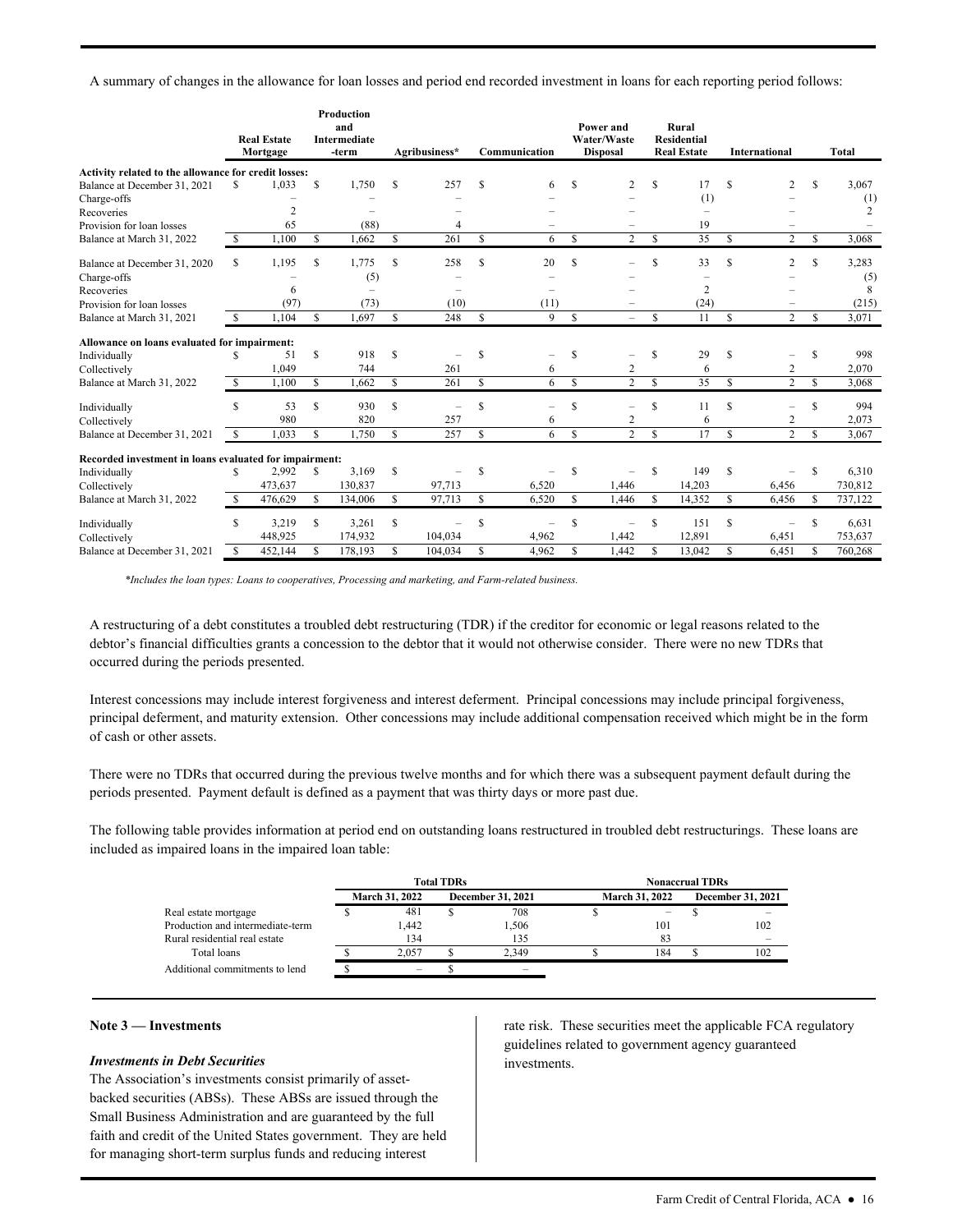A summary of the amortized cost and fair value of investment securities held-to-maturity follows:

|                   |                                     | <b>March 31, 2022</b>                       |   |               |       |
|-------------------|-------------------------------------|---------------------------------------------|---|---------------|-------|
| Amortized<br>Cost | Gross<br><b>Unrealized</b><br>Gains | Gross<br><b>Unrealized</b><br><b>Losses</b> |   | Fair<br>Value | Yield |
| 2,415             | S<br>5                              | (31)<br>S                                   | S | 2,389         | 3.04% |
|                   |                                     |                                             |   |               |       |
|                   |                                     | <b>December 31, 2021</b>                    |   |               |       |
| Amortized<br>Cost | Gross<br><b>Unrealized</b><br>Gains | Gross<br>Unrealized<br><b>Losses</b>        |   | Fair<br>Value | Yield |

A summary of the contractual maturity, amortized cost and estimated fair value of investment securities held-to-maturity follows:

|                                    |                   | <b>March 31, 2022</b> |                              |
|------------------------------------|-------------------|-----------------------|------------------------------|
|                                    | Amortized<br>Cost | Fair<br>Value         | Weighted<br>Average<br>Yield |
| In one year or less                |                   |                       | $-^{0}/_{0}$                 |
| After one year through five years  | 19                | 19                    | 3.14                         |
| After five years through ten years | 93                | 92                    | 2.41                         |
| After ten years                    | 2,303             | 2.278                 | 3.07                         |
| Total                              | 2.415             | 2.389                 | 3.04%                        |

A portion of these investments has contractual maturities in excess of ten years. However, expected maturities for these types of securities can differ from contractual maturities because borrowers may have the right to prepay obligations with or without prepayment penalties.

An investment is considered impaired if its fair value is less than its cost. The following tables show the fair value and gross unrealized losses for investments that were in a continuous unrealized loss position aggregated by investment category at each reporting period. A continuous unrealized loss position for an investment is measured from the date the impairment was first identified.

|             |               |                                    | <b>March 31, 2022</b>   |                                    |  |  |  |
|-------------|---------------|------------------------------------|-------------------------|------------------------------------|--|--|--|
|             |               | <b>Less Than</b><br>12 Months      | 12 Months<br>or Greater |                                    |  |  |  |
|             | Fair<br>Value | <b>Unrealized</b><br><b>Losses</b> | Fair<br>Value           | <b>Unrealized</b><br><b>Losses</b> |  |  |  |
| <b>ABSs</b> | 313           | S                                  | 1,363<br>S              | S<br>(31)                          |  |  |  |
|             |               |                                    |                         |                                    |  |  |  |
|             |               |                                    | December 31, 2021       |                                    |  |  |  |
|             |               | <b>Less Than</b>                   |                         | 12 Months                          |  |  |  |
|             |               | 12 Months                          |                         | or Greater                         |  |  |  |
|             | Fair          | <b>Unrealized</b>                  | Fair                    | <b>Unrealized</b>                  |  |  |  |
|             | Value         | <b>Losses</b>                      | Value                   | <b>Losses</b>                      |  |  |  |

The recording of an impairment is predicated on: (1) whether or not management intends to sell the security, (2) whether it is more likely than not that management would be required to sell the security before recovering its costs, and (3) whether management expects to recover the security's entire amortized

cost basis (even if there is no intention to sell). If the Association intends to sell the security or it is more likely than not that it would be required to sell the security, the impairment loss equals the full difference between amortized cost and fair value of the security. When the Association does not intend to sell securities in an unrealized loss position and it is not more likely than not that it would be required to sell the securities, other-than-temporary impairment loss is separated into credit loss and non-credit loss. Credit loss is defined as the shortfall of the present value of the cash flows expected to be collected in relation to the amortized cost basis.

The Association performs periodic credit reviews, including other-than-temporary impairment analyses, on its investment securities portfolio. The objective is to quantify future possible loss of principal or interest due on securities in the portfolio.

The Association has not recognized any credit losses as any impairments were deemed temporary and resulted from non-credit related factors. The Association has the ability and intent to hold these temporarily impaired investments until a recovery of unrealized losses occurs, which may be at maturity, and at this time expects to collect the full principal amount and interest due on these securities, especially after considering credit enhancements.

Substantially all of these investments were in U. S. government agency securities and the Association expects these securities would not be settled at a price less than their amortized cost. All securities continue to perform at period end.

by recognizing temporary declines in value. *Equity Investments in Other Farm Credit System Institutions*  Equity investments in other Farm Credit System institutions are generally nonmarketable investments consisting of stock and participation certificates, allocated surplus, and reciprocal investments in other institutions regulated by the FCA. These investments are carried at cost and evaluated for impairment based on the ultimate recoverability of the par value rather than

 capital contributions to maintain its capital requirements. The shareholders' equity totaled \$2.0 billion. The Bank's earnings Associations are required to maintain ownership in AgFirst (AgFirst or the Bank) in the form of Class B or Class C stock as determined by the Bank. The Bank may require additional Association owned 2.33 percent of the issued stock of the Bank as of March 31, 2022 net of any reciprocal investment. As of that date, the Bank's assets totaled \$39.1 billion and were \$113 million for the first three months of 2022. In addition, the Association held investments of \$815 related to other Farm Credit institutions.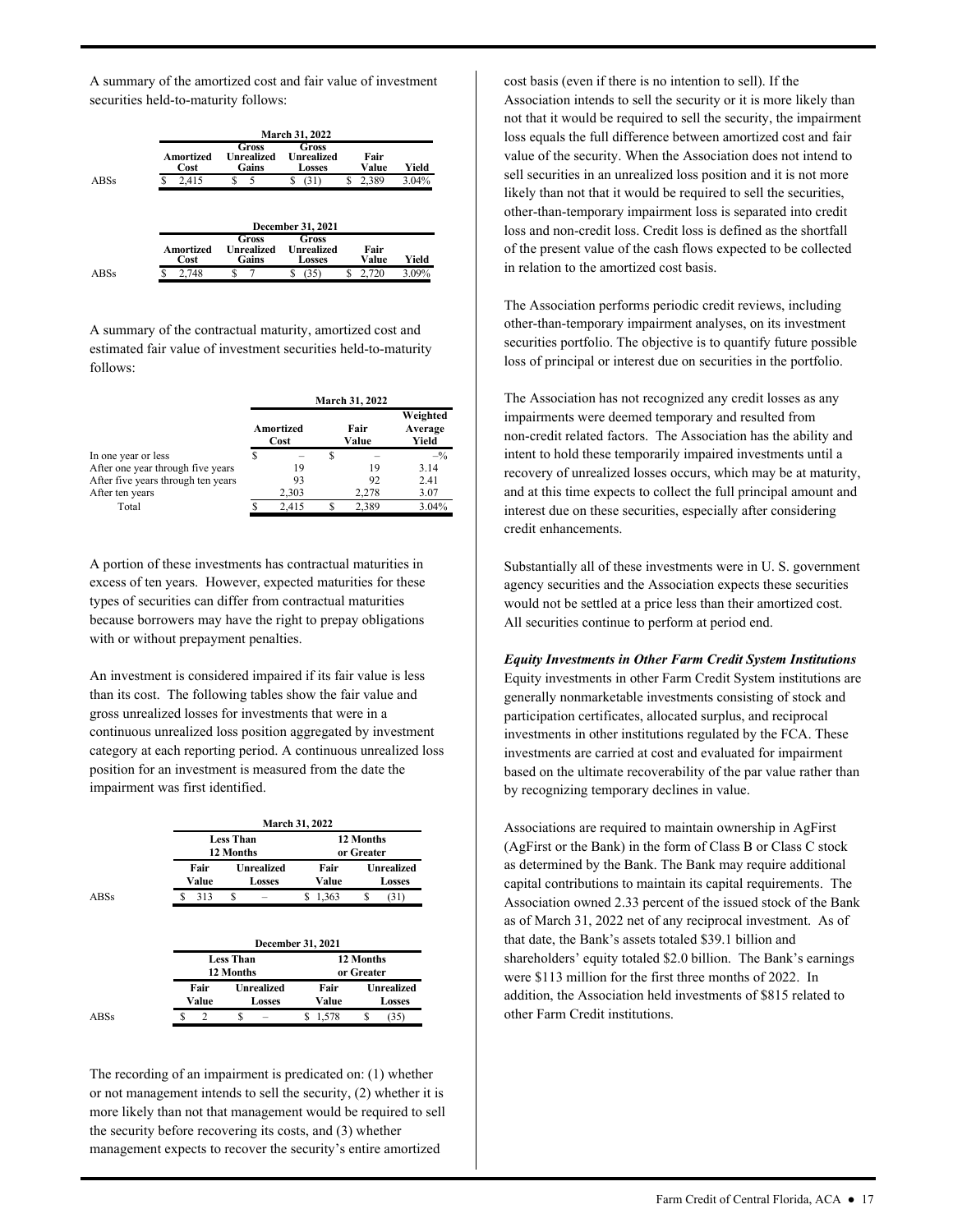#### **Note 4 — Debt**

#### *Notes Payable to AgFirst Farm Credit Bank*

The Association's indebtedness to the Bank represents borrowings by the Association to fund its earning assets. This indebtedness is collateralized by a pledge of substantially all of

 line of credit are contained in the General Financing the Association's assets. The contractual terms of the revolving Agreement (GFA). The GFA also defines Association performance criteria for borrowing from the Bank, which includes borrowing base margin, earnings and capital covenants, among others.

**Changes in Accumulated Other** 

See Note 7.

#### **Note 5 — Members' Equity**

#### *Accumulated Other Comprehensive Income (AOCI)*

| Changes in Accumulation Other<br>Comprehensive Income by Component (a) |       |  |                              |  |
|------------------------------------------------------------------------|-------|--|------------------------------|--|
|                                                                        |       |  |                              |  |
|                                                                        | 2022  |  | 2021                         |  |
|                                                                        |       |  |                              |  |
|                                                                        | (631) |  | (824)                        |  |
|                                                                        |       |  |                              |  |
|                                                                        | 54    |  | 53                           |  |
|                                                                        | 54    |  | 53                           |  |
|                                                                        | 577   |  |                              |  |
|                                                                        |       |  | Three Months Ended March 31, |  |

\$ \$

|                                | Reclassifications Out of Accumulated Other Comprehensive Income (b) |      |                                   |  |  |  |
|--------------------------------|---------------------------------------------------------------------|------|-----------------------------------|--|--|--|
|                                | Three Months Ended March 31.                                        |      |                                   |  |  |  |
|                                | 2022                                                                | 2021 | <b>Income Statement Line Item</b> |  |  |  |
| Defined Renefit Pension Plans. |                                                                     |      |                                   |  |  |  |

(53) (53)

Periodic pension costs<br>Net amounts reclassified \$ Periodic pension costs

*(a) Amounts in parentheses indicate debits to AOCI. (b) Amounts in parentheses indicate debits to profit/loss*.

\$

(54)  $(54)$ 

#### **Note 6 — Fair Value Measurement**

Fair value is defined as the exchange price that would be received for an asset or paid to transfer a liability in an orderly transaction between market participants in the principal or most advantageous market for the asset or liability.

Accounting guidance establishes a hierarchy for disclosure of fair value measurements to maximize the use of observable inputs, that is, inputs that reflect the assumptions market participants would use in pricing an asset or liability based on market data obtained from sources independent of the reporting entity. The hierarchy is based upon the transparency of inputs to the valuation of an asset or liability as of the measurement date. A financial instrument's categorization within the hierarchy tiers is based upon the lowest level of input that is significant to the fair value measurement.

The classifications within the fair value hierarchy are as follows:

markets. Level 1 inputs to the valuation methodology are unadjusted quoted prices for identical assets or liabilities in active

Level 2 inputs include quoted prices for similar assets and liabilities in active markets; quoted prices in markets that are not active; and inputs that are observable, or can be

corroborated, for substantially the full term of the asset or liability.

 Level 3 inputs are unobservable and supported by little or no market activity. Valuation is determined using pricing models, discounted cash flow methodologies, or similar techniques, and could include significant management judgment or estimation. Level 3 assets and liabilities also could include instruments whose price has been adjusted based on dealer quoted pricing that is different than the third-party valuation or internal model pricing.<br>For a complete discussion of the inputs and other assumptions

considered in assigning various assets and liabilities to the fair value hierarchy levels, see the latest Annual Report to Shareholders.

There were no Level 3 assets or liabilities measured at fair value on a recurring basis for the periods presented. The Association had no transfers of assets or liabilities into or out of Level 1 or Level 2 during the periods presented.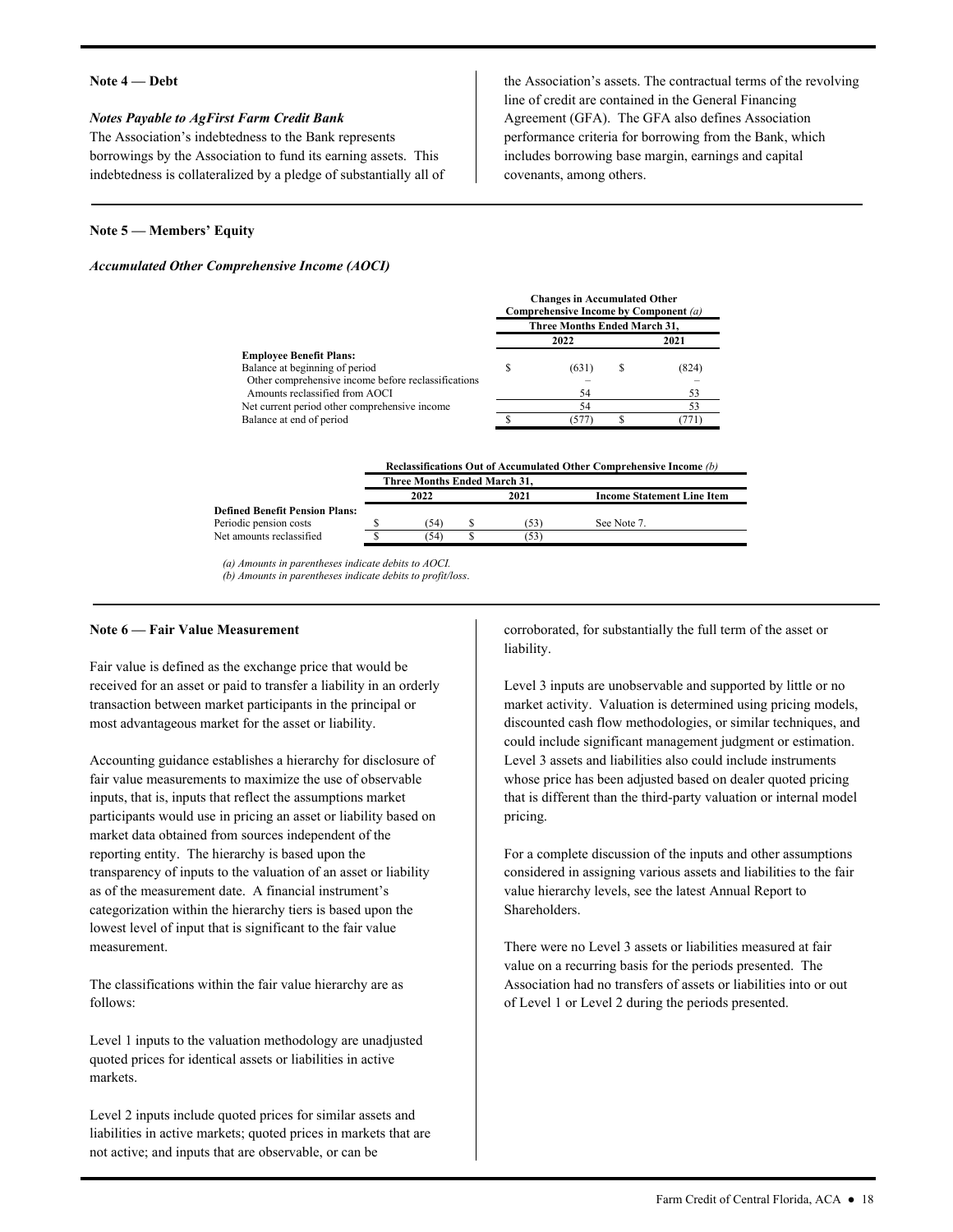date. The following tables summarize the carrying amounts of these assets and liabilities at period end, and their related fair values. Fair values are estimated at each period end date for assets and liabilities measured at fair value on a recurring basis. Other Financial Instruments are not measured at fair value in the statement of financial position, but their fair values are estimated as of each period end

| March 31, 2022 |                             |                                                               |                      |                 |                     |                                   |              |                                                    |                            |
|----------------|-----------------------------|---------------------------------------------------------------|----------------------|-----------------|---------------------|-----------------------------------|--------------|----------------------------------------------------|----------------------------|
|                | Total<br>Carrying<br>Amount |                                                               | Level 1              |                 | Level 2             |                                   | Level 3      |                                                    | <b>Total Fair</b><br>Value |
|                |                             |                                                               |                      |                 |                     |                                   |              |                                                    |                            |
|                |                             |                                                               |                      |                 |                     |                                   |              |                                                    |                            |
|                |                             |                                                               |                      |                 |                     |                                   |              |                                                    | 808                        |
|                |                             |                                                               |                      |                 |                     |                                   |              |                                                    | 808                        |
|                |                             |                                                               |                      |                 |                     |                                   |              |                                                    |                            |
| \$.            |                             | S                                                             |                      | S               |                     | S                                 |              | S                                                  |                            |
|                |                             |                                                               |                      |                 |                     |                                   |              |                                                    |                            |
|                |                             |                                                               |                      |                 |                     |                                   |              |                                                    |                            |
| S              |                             | S                                                             |                      | \$              |                     | S                                 |              | S                                                  | 3,547                      |
|                |                             |                                                               |                      |                 |                     |                                   |              |                                                    |                            |
| \$.            | 3,547                       | S                                                             |                      | S               |                     | \$.                               | 3,547        | \$                                                 | 3,547                      |
|                |                             |                                                               |                      |                 |                     |                                   |              |                                                    |                            |
|                |                             |                                                               |                      |                 |                     |                                   |              |                                                    |                            |
| S              | 11                          | S                                                             | 11                   | S               |                     | <sup>\$</sup>                     |              | S                                                  | 11                         |
|                |                             |                                                               |                      |                 |                     |                                   |              |                                                    | 2,389                      |
|                |                             |                                                               |                      |                 |                     |                                   |              |                                                    | 696,358                    |
| <b>S</b>       | 729,366                     | \$                                                            | 11                   | \$              | 2,389               | S.                                | 6,96,358     | \$                                                 | 698,758                    |
|                |                             |                                                               |                      |                 |                     |                                   |              |                                                    |                            |
|                |                             |                                                               |                      |                 |                     |                                   |              |                                                    | 576,823                    |
|                |                             |                                                               |                      |                 |                     |                                   |              |                                                    | 576,823                    |
|                | S<br>S<br>\$<br>\$          | 808<br>808<br>3,547<br>2,415<br>726,940<br>601,114<br>601,114 | \$<br>\$.<br>\$<br>S | 808<br>808<br>- | \$<br>S<br>\$<br>\$ | 2,389<br>$\overline{\phantom{m}}$ | S<br>\$<br>S | $\equiv$<br>3,547<br>696,358<br>576,823<br>576,823 | \$<br>\$<br>\$<br>\$       |

|                                                  | December 31, 2021 |                                    |    |                          |    |                          |   |          |   |                            |
|--------------------------------------------------|-------------------|------------------------------------|----|--------------------------|----|--------------------------|---|----------|---|----------------------------|
|                                                  |                   | Total<br>Carrying<br><b>Amount</b> |    | Level 1                  |    | Level 2                  |   | Level 3  |   | <b>Total Fair</b><br>Value |
| <b>Recurring Measurements</b>                    |                   |                                    |    |                          |    |                          |   |          |   |                            |
| Assets:                                          |                   |                                    |    |                          |    |                          |   |          |   |                            |
| Assets held in trust funds                       |                   | 816                                | S  | 816                      | \$ |                          | S |          | S | 816                        |
| Recurring Assets                                 | S                 | 816                                | S  | 816                      | S  | $=$                      | S | $\equiv$ | Ŝ | 816                        |
| <b>Liabilities:</b>                              |                   |                                    |    |                          |    |                          |   |          |   |                            |
| Recurring Liabilities                            | S                 |                                    | S  |                          | S  |                          | S |          | S |                            |
| <b>Nonrecurring Measurements</b>                 |                   |                                    |    |                          |    |                          |   |          |   |                            |
| Assets:                                          |                   |                                    |    |                          |    |                          |   |          |   |                            |
| Impaired loans                                   | S                 | 3,670                              | S  |                          | S  |                          | S | 3,670    | S | 3,670                      |
| Other property owned                             |                   |                                    |    |                          |    |                          |   |          |   |                            |
| Nonrecurring Assets                              | S                 | 3,670                              | S  | $\overline{\phantom{0}}$ | \$ | $\overline{\phantom{0}}$ | S | 3,670    | S | 3,670                      |
| <b>Other Financial Instruments</b>               |                   |                                    |    |                          |    |                          |   |          |   |                            |
| Assets:                                          |                   |                                    |    |                          |    |                          |   |          |   |                            |
| Cash                                             | S                 | 11                                 | S  | 11                       | S  |                          | S |          | S | 11                         |
| Investments in debt securities, held-to-maturity |                   | 2,748                              |    |                          |    | 2,720                    |   |          |   | 2,720                      |
| Loans                                            |                   | 750,670                            |    |                          |    |                          |   | 740,178  |   | 740,178                    |
| Other Financial Assets                           | S                 | 753,429                            | S  | 11                       | S  | 2,720                    | S | 740,178  | S | 742,909                    |
| <b>Liabilities:</b>                              |                   |                                    |    |                          |    |                          |   |          |   |                            |
| Notes payable to AgFirst Farm Credit Bank        | S                 | 635,922                            | S  |                          | \$ |                          | S | 628,756  | S | 628,756                    |
| Other Financial Liabilities                      | S                 | 635,922                            | \$ | $\overline{\phantom{m}}$ | S  | $\equiv$                 | S | 628,756  | S | 628,756                    |
|                                                  |                   |                                    |    |                          |    |                          |   |          |   |                            |

## *Uncertainty in Measurements of Fair Value*

Discounted cash flow or similar modeling techniques are generally used to determine the recurring fair value measurements for Level 3 assets and liabilities. Use of these techniques requires determination of relevant inputs and assumptions, some of which represent significant unobservable inputs as indicated in the tables that follow. Accordingly, changes in these unobservable inputs may have a significant impact on fair value.

directionally consistent impact on the fair value of the Certain of these unobservable inputs will (in isolation) have a

 inputs are interrelated with one another), which may counteract Uncertainty in Measurements of Fair Value<br>
Discounted cash flow or similar modeling techniques are<br>
measurements for Level 3 assets and liabilities. Use of these<br>
techniques requiring fair value of the instrument may move fair value of the instrument may move in an opposite direction for a given change in another input. Where multiple inputs are used within the valuation technique of an asset or liability, a change in one input in a certain direction may be offset by an opposite change in another input having a potentially muted impact to the overall fair value of that particular instrument. Additionally, a change in one unobservable input may result in a change to another unobservable input (that is, changes in certain or magnify the fair value impact.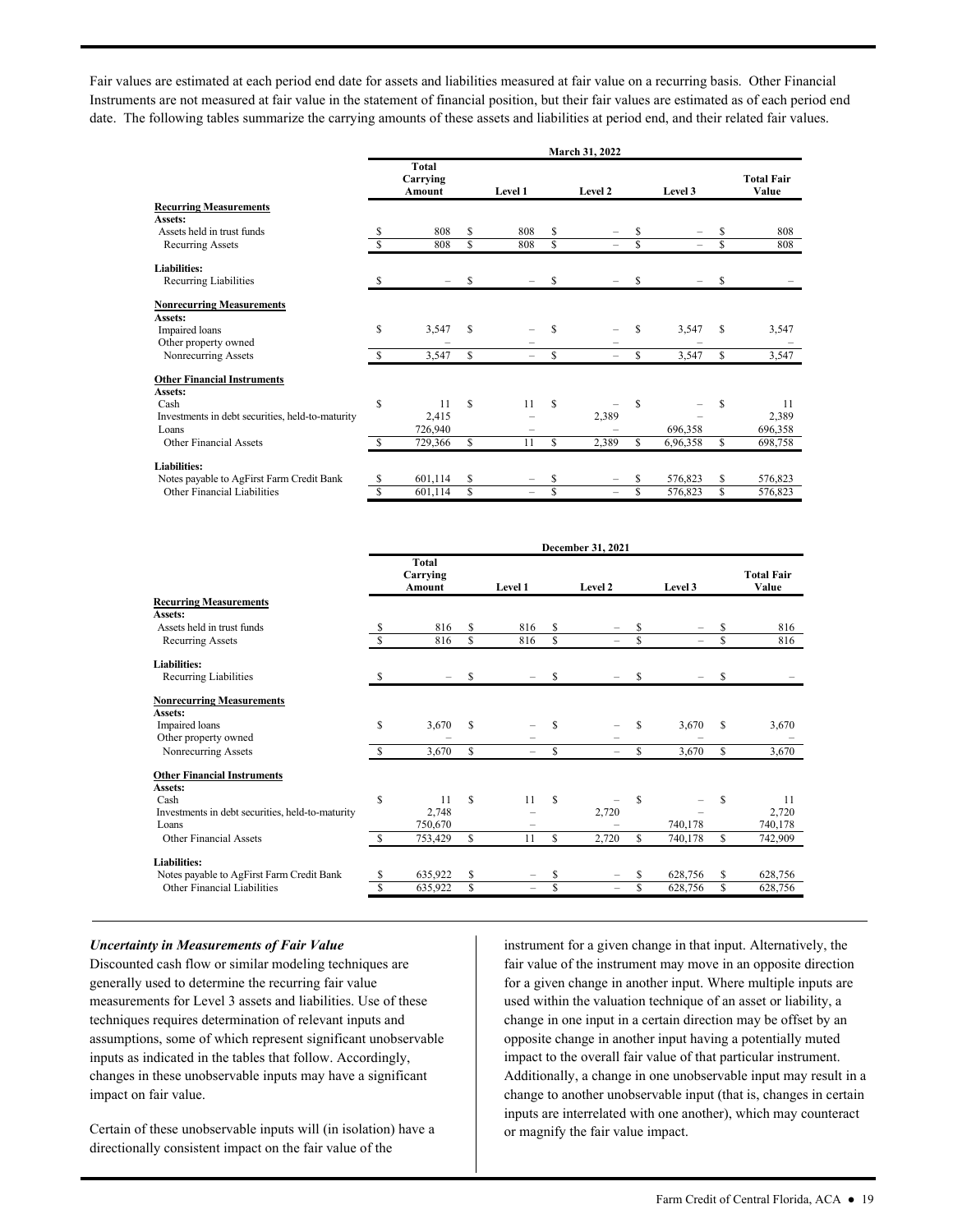### *Inputs to Valuation Techniques*

 calibrated annually by an independent consultant. The fair value measurements are analyzed on a quarterly basis. For other valuations, documentation is obtained for third party Management determines the Association's valuation policies and procedures. The Bank performs the majority of the Association's valuations, and its valuation processes are information, such as pricing, and periodically evaluated alongside internal information and pricing that is available.

Quoted market prices are generally not available for the instruments presented below. Accordingly fair values are based on judgments regarding anticipated cash flows, future expected loss experience, current economic conditions, risk characteristics  of various financial instruments, and other factors. These estimates involve uncertainties and matters of judgment, and therefore cannot be determined with precision. Changes in assumptions could significantly affect the estimates.

## *Quantitative Information about Recurring and Nonrecurring Level 3 Fair Value Measurements*

 sales, replacement cost and comparability adjustments. With regard to nonrecurring measurements for impaired loans and other property owned, it is not practicable to provide specific information on inputs as each collateral property is unique. System institutions utilize appraisals to value these loans and other property owned and take into account unobservable inputs such as income and expense, comparable

| <b>Information about Other Financial Instrument Fair Value Measurements</b> |                               |                                              |  |  |  |  |
|-----------------------------------------------------------------------------|-------------------------------|----------------------------------------------|--|--|--|--|
|                                                                             | <b>Valuation Technique(s)</b> | Input                                        |  |  |  |  |
| Cash                                                                        | Carrying value                | Par/principal and appropriate interest yield |  |  |  |  |
| Loans                                                                       | Discounted cash flow          | Prepayment forecasts                         |  |  |  |  |
|                                                                             |                               | Probability of default                       |  |  |  |  |
|                                                                             |                               | Loss severity                                |  |  |  |  |
| Investments in debt securities, held-to-maturity                            | Discounted cash flow          | Prepayment rates                             |  |  |  |  |
|                                                                             |                               | Risk-adjusted discount rate                  |  |  |  |  |
| Notes payable to AgFirst Farm Credit Bank                                   | Discounted cash flow          | Prepayment forecasts                         |  |  |  |  |
|                                                                             |                               | Probability of default                       |  |  |  |  |
|                                                                             |                               | Loss severity                                |  |  |  |  |

#### **Note 7 — Employee Benefit Plans**

The following is a table of retirement and other postretirement benefit expenses for the Association:

|                               | <b>Three Months Ended</b><br>March 31, |      |  |      |  |  |
|-------------------------------|----------------------------------------|------|--|------|--|--|
|                               |                                        | 2022 |  | 2021 |  |  |
| Pension                       |                                        | 191  |  | 302  |  |  |
| 401(k)                        |                                        | 182  |  | 168  |  |  |
| Other postretirement benefits |                                        | 51   |  | 47   |  |  |
| Total                         |                                        | 474  |  | 517  |  |  |

Expenses in the above table are computed using allocated estimates of funding for multi-employer plans in which the Association participates. These amounts may change when a total funding amount and allocation is determined by the respective Plan's Sponsor Committee. Also, market conditions could impact discount rates and return on plan assets which could change contributions necessary before the next plan measurement date of December 31, 2022.

Further details regarding employee benefit plans are contained in the 2021 Annual Report to Shareholders.

#### **Note 8 — Commitments and Contingent Liabilities**

 Association in which claims for money damages are asserted. liabilities and contingencies in connection with outstanding legal From time to time, legal actions are pending against the On at least a quarterly basis, the Association assesses its proceedings utilizing the latest information available. While the

outcome of legal proceedings is inherently uncertain, on the basis of information presently available, management, after consultation with legal counsel, is of the opinion that the ultimate liability, if any, from these actions, would not be material in relation to the financial position of the Association. Because it is remote that the Association will incur a loss or the loss is not estimable, no liability has been recorded for any claims that may be pending.